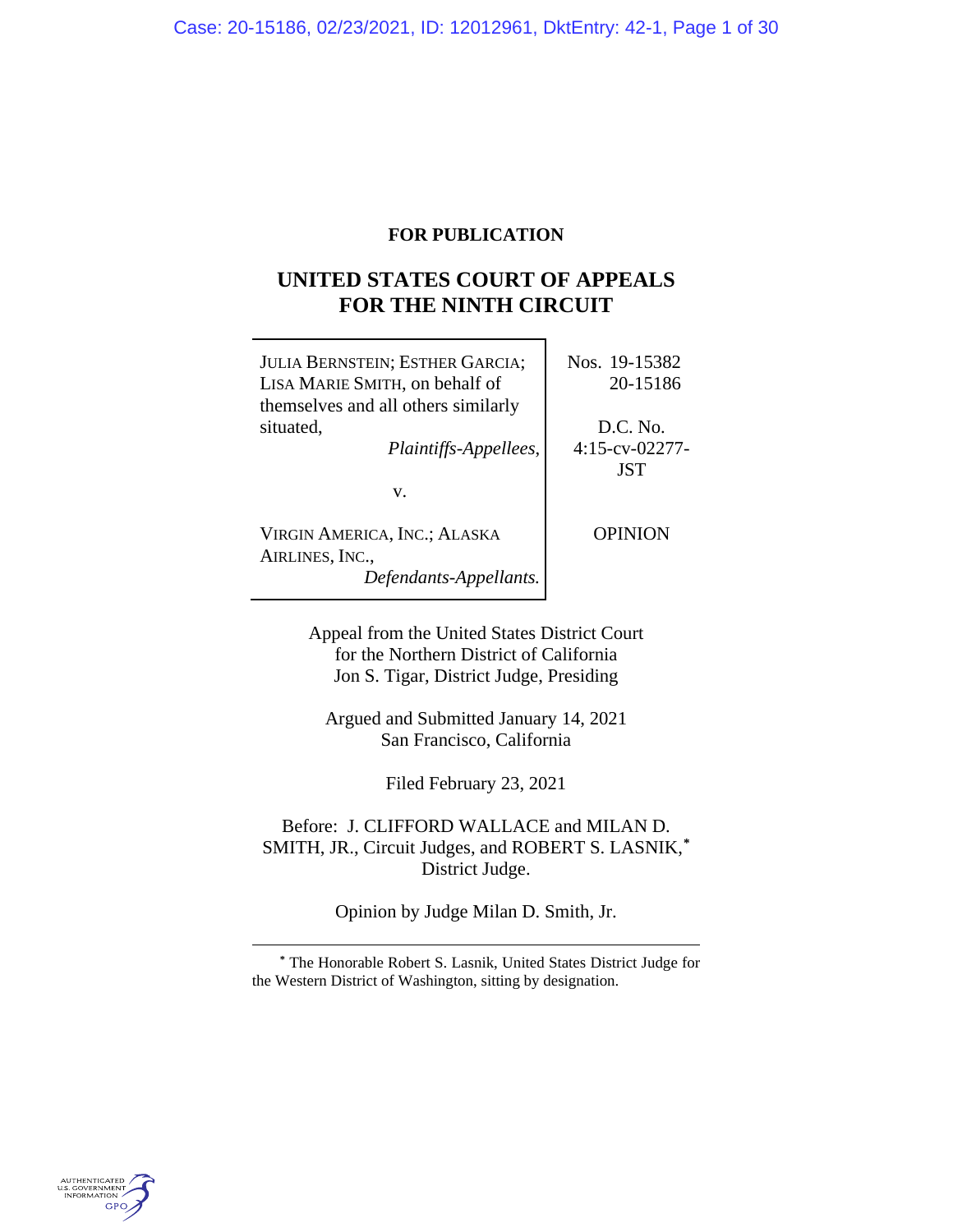# **SUMMARY[\\*\\*](#page-1-0)**

## **California Labor Code**

The panel affirmed in part, reversed in part, and vacated the district court's judgment in a putative class action, brought by a plaintiff class of California-based flight attendants who were employed by Virgin America, Inc., alleging that Virgin violated California labor laws.

During the Class Period, approximately 25% of Virgin's flights were between California airports. Class members spent approximately 31.5% of their time working within California's borders. The district court certified a Class of all individuals who worked as California-based Virgin flight attendants during the period from March 18, 2011; a California Resident Subclass; and a Waiting Time Penalties Subclass.

As a threshold matter, the panel held that the dormant Commerce Clause did not bar applying California law in the context of this case.

The panel reversed the district court's summary judgment to plaintiffs on their claims for minimum wage and payment for all hours worked. Specifically, the panel held that Virgin's compensation scheme based on block time did not violate California law. The fact that pay was not specifically attached to each hour of work did not mean that Virgin violated California law.

<span id="page-1-0"></span>**<sup>\*\*</sup>** This summary constitutes no part of the opinion of the court. It has been prepared by court staff for the convenience of the reader.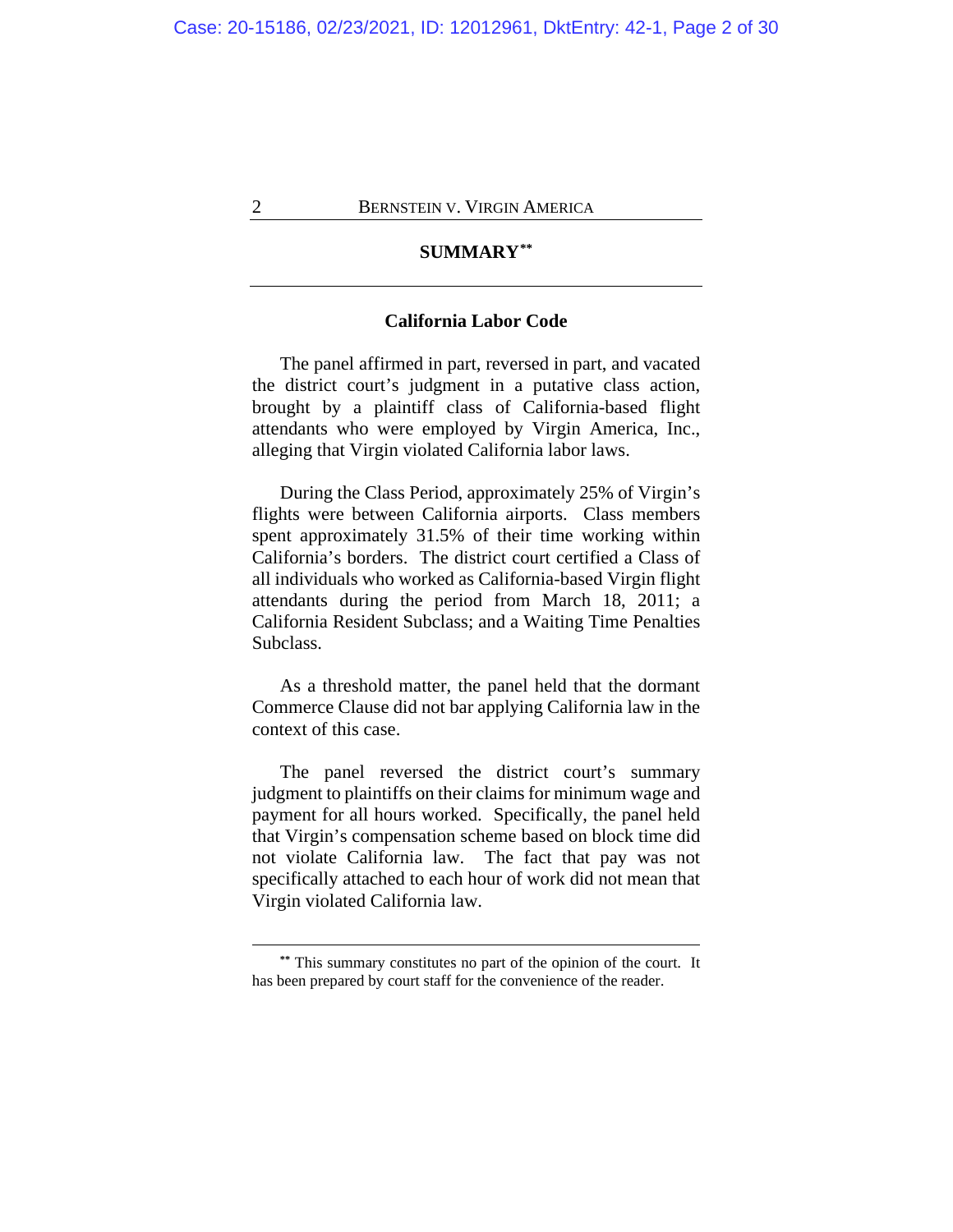The panel held that under the circumstances of this case, Virgin was subject to the overtime strictures of California Labor Code § 510 as to both the Class and California Resident Subclass.

The panel affirmed the district court's summary judgment to plaintiffs on their rest and meal break claims. The panel rejected Virgin's contention that federal law preempted California's meal and rest break requirements in the aviation context because federal law occupied the field. Specifically, the Federal Aviation Act did not occupy the field of flight attendant meal and rest breaks. Also, conflict preemption did not bar application of California's meal and rest break requirements. Finally, the meal and rest break requirements were not preempted under the Airline Deregulation Act. Extrapolating the principles of *Sullivan v. Oracle Corp.*, 254 P.3d 237 (Cal. 2011), the panel held that California's meal and rest break requirements applied to the work performed by the Class and California Resident Subclass.

Applying *Ward v. United Airlines, Inc.*, 466 P.3d 309, 321 (Cal. 2020) (holding that California Labor Code § 226(a) applied to workers who do not perform the majority of their work in any one state, but who are based for work purposes in California), the panel affirmed the district court's summary judgment to plaintiffs on their wage statement claim.

The panel affirmed the district court's summary judgment to plaintiffs on their waiting time penalties claim. Specifically, the panel held that although there was no California Supreme Court case specifically interpreting the reach of the waiting time penalties statute – Cal. Labor Code §§ 201 and 202 – for interstate employees, the analogy to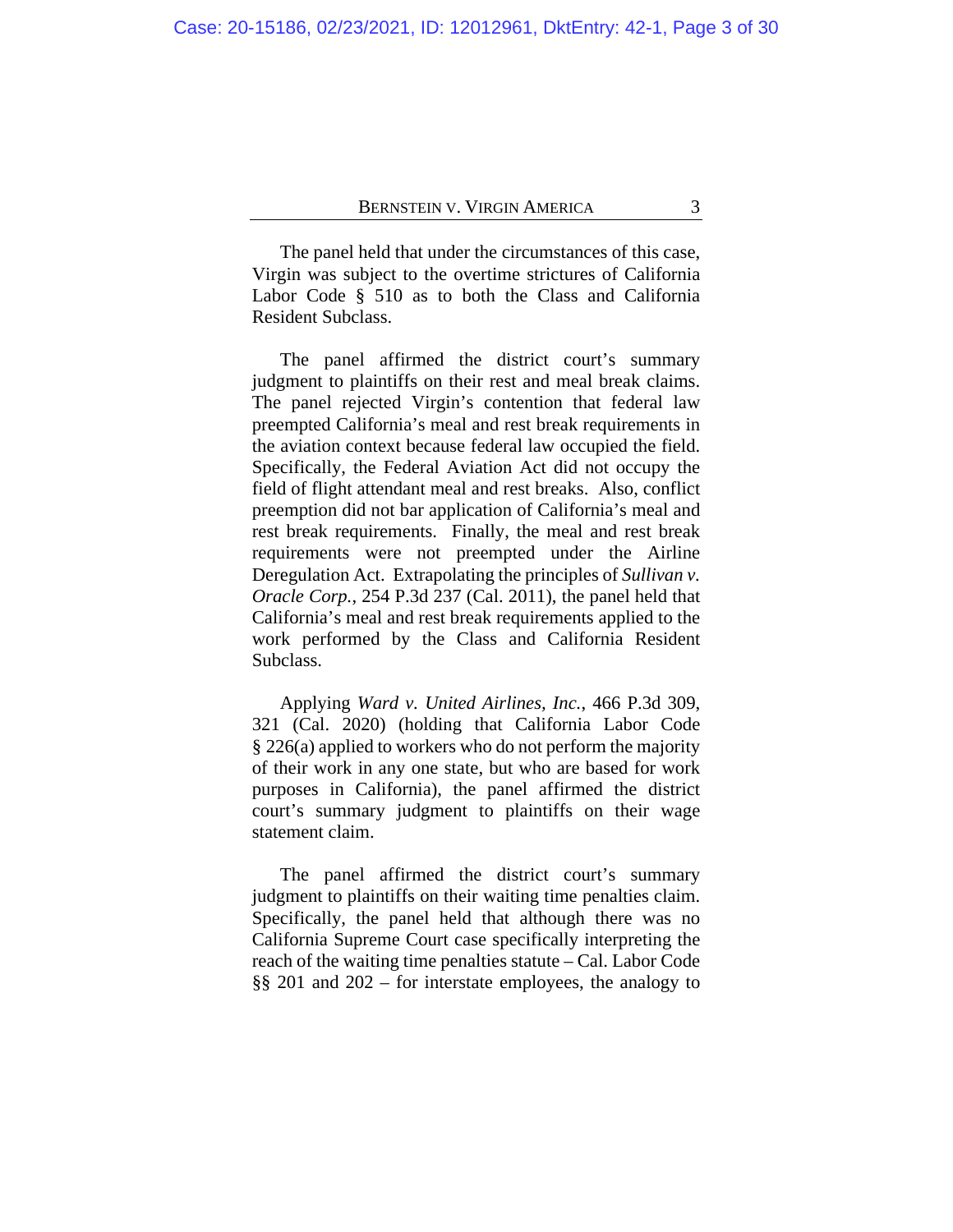Cal. Labor Code 226 was compelling. Because the California Supreme Court held § 226 to apply under these circumstances, the panel held that §§ 201 and 202 applied as well.

The panel affirmed the district court's decision on class certification. Specifically, the panel held that the applicability of California law has been adjudicated on a class-wide or subclass-wide basis, and thus no individual choice-of-law analysis was necessary.

The panel reversed the district court's holding that Virgin was subject to heightened penalties for subsequent violations under California's Private Attorney General Act. Virgin was not notified by the Labor Commissioner or any court that it was subject to the California Labor Code until the district court partially granted plaintiff's motion for summary judgment. On this basis, the panel held that Virgin was not subject to heightened penalties for any labor code violation that occurred prior to that point.

The panel held that since it reversed in part the district court's judgment on the merits, California law required that the panel vacate the attorneys' fees and costs award. The panel remanded the issue to the district court.

#### **COUNSEL**

Shay Dvoretzky (argued), Skadden Arps Slate Meagher & Flom LLP, Washington, D.C.; Douglas W. Hall, and Anthony J. Dick, Jones Day, Washington, D.C.; David J. Feder, Jones Day, Los Angeles, California; Robert Jon Hendricks and Brendan T. Killeen, Morgan Lewis &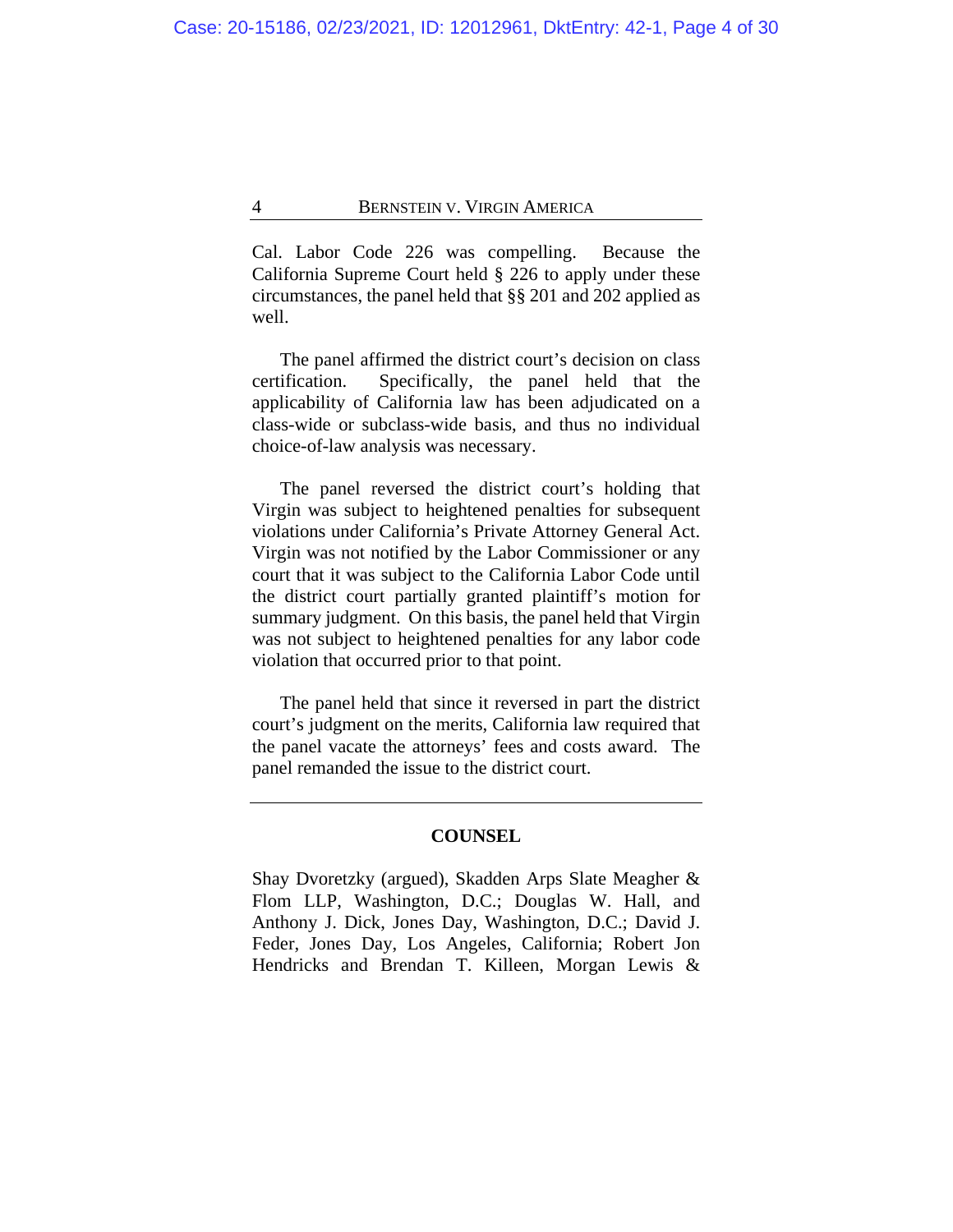Bockius LLP, San Francisco, California; for Defendants-Appellants.

Charles J. Cooper (argued), Peter A. Patterson, and John D. Ohlendorf, Cooper & Kirk PLLC, Washington, D.C.; Monique Olivier (argued), Olivier Schreiber & Chao LLP, San Francisco, California; James E. Miller, Shepherd Finkelman Miller & Shah LLP, Chester, Connecticut; Alison Kosinski, Kosinski & Thiagaraj LLP, San Francisco, California; for Plaintiffs-Appellees.

Jennifer L. Utrecht (argued) and Mark B. Stern, Appellate Staff; Joseph H. Hunt, Assistant Attorney General; Civil Division, United States Department of Justice, Washington, D.C.; Steven G. Bradbury, General Counsel; Paul M. Geier, Assistant General Counsel; Charles E. Enloe, Trial Attorney; United States Department of Transportation, Washington, D.C.; Arjun Garg, Chief Counsel; Jonathan W. Cross, Senior Attorney; Federal Aviation Administration; for Amicus Curiae United States.

Anton Metlitsky and Kendall Turner, O'Melveny & Myers LLP, New York, New York; Chris Hollinger and Adam KohSweeney, O'Melveny & Myers LLP, San Francisco, California; Patricia N. Vercelli, Airlines for America, Washington, D.C.; Jeffrey N. Shane, International Air Transport Association, Geneva, Switzerland; for Amici Curiae Airlines for America and International Air Transport Association.

Adam G. Unikowsky, Jenner & Block LLP, Washington, D.C.; Steven P. Lehotsky and Janet Galeria, U.S. Chamber Litigation Center, Washington, D.C., for Amicus Curiae Chamber of Commerce of the United States.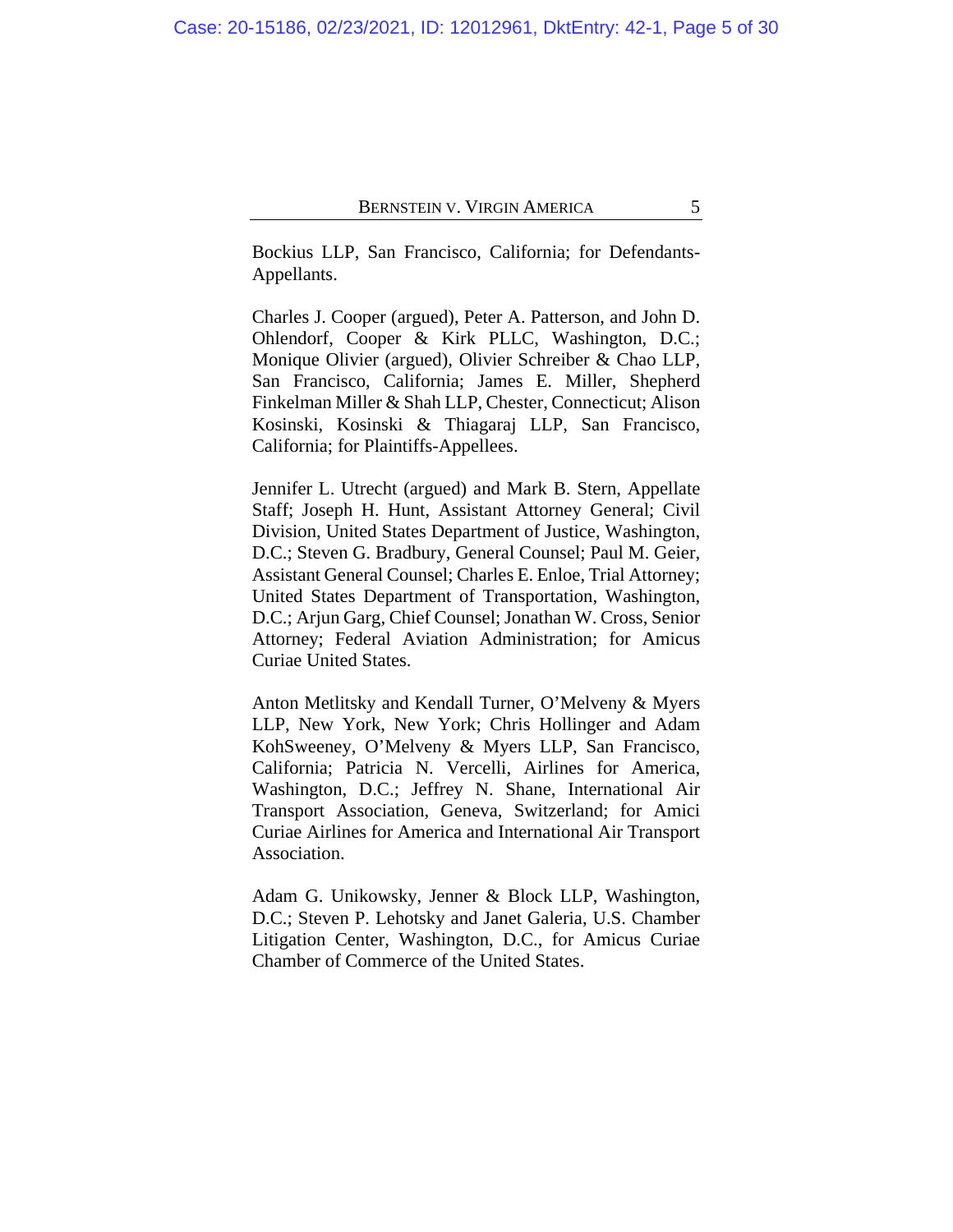Sarah Pierce Wimberly, Andrew Duncan McClintock, and Jessica Lynn Asbridge, Ford Harrison LLP, Atlanta, Georgia, for Amicus Curiae Regional Airline Association.

Robert W. Ferguson, Attorney General; Anastasia Sandstrom, Senior Counsel; Office of the Attorney General, Seattle, Washington; Phil Weiser, Attorney General, Denver, Colorado; William Tong, Attorney General, Hartford, Connecticut, Kathleen Jennings, Attorney General, Wilmington, Delaware; Karl A. Racine, Attorney General, Washington, D.C.; Clare E. Connors, Attorney General, Honolulu, Hawaii; Kwame Raoul, Attorney General, Springfield, Illinois; Aaron M. Frey, Attorney General, Augusta, Maine; Maura Healey, Attorney General, Boston, Massachusetts; Brian E. Frosh, Attorney General, Baltimore, Maryland; Keith Ellison, Attorney General, St. Paul, Minnesota; Jim Hood, Attorney General, Jackson, Mississippi; Aaron D. Ford, Attorney General, Carson City, Nevada; Gurbir S. Grewal, Attorney General, Trenton, New Jersey; Letitia James, Attorney General, New York, New York; Josh Stein, Attorney General, Raleigh, North Carolina; Ellen F. Rosenblum, Attorney General, Salem, Oregon; Josh Shapiro, Attorney General, Philadelphia, Pennsylvania; Thomas J. Donovan Jr., Attorney General, Montpelier, Vermont; Mark R. Herring, Attorney General, Richmond, Virginia; for Amici Curiae Washington, Colorado, Connecticut, Delaware, District of Columbia, Hawaii, Illinois, Maine, Massachusetts, Maryland, Minnesota, Mississippi, Nevada, New Jersey, New York, North Carolina, Oregon, Pennsylvania, Vermont, and Virginia.

Xavier Becerra, Attorney General; Satoshi Yanai, Supervising Deputy Attorney General; Mana Barari, Deputy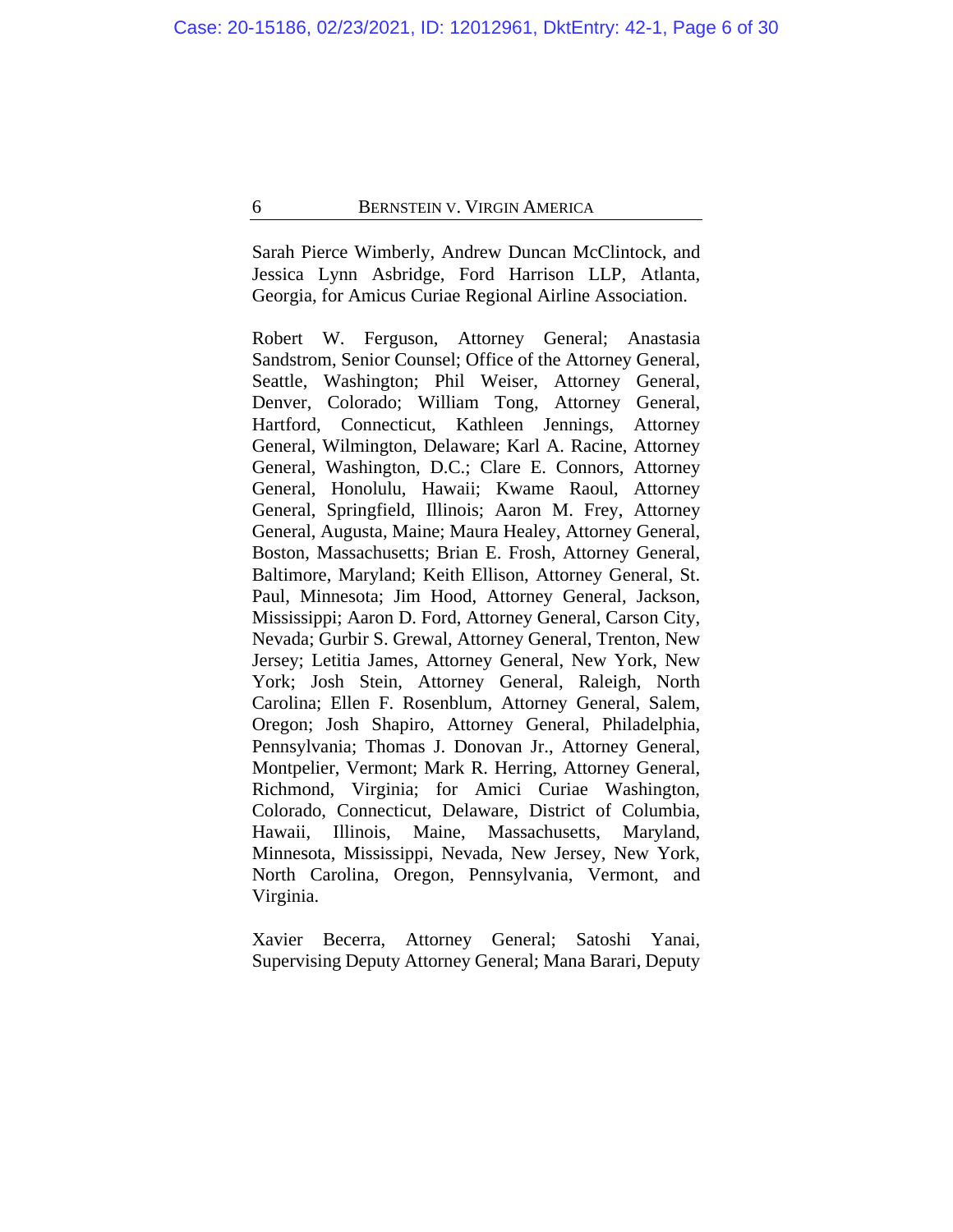Attorney General; California Department of Justice, Los Angeles, California; for Amicus Curiae State of California.

Kathleen P. Barnard, Darin M. Dalmat, and Kelly Ann Skahan, Barnard Iglitzin & Lavitt LLP, Seattle, Washington, for Amicus Curiae Association of Flight Attendants-Communication Workers of America, AFL-CIO.

## **OPINION**

#### M. SMITH, Circuit Judge:

This case requires us to determine whether certain provisions of the California Labor Code apply to an interstate transportation company's relationship with its employees. Plaintiffs Julia Bernstein, Esther Garcia, and Lisa Smith sued their employer, Virgin America, Inc., alleging that Virgin violated a host of California labor laws. The district court certified a class of similarly-situated plaintiffs and granted summary judgment to Plaintiffs on virtually all of their claims, and Virgin appealed. We affirm in part, reverse in part, and remand for further proceedings.

## **FACTUAL AND PROCEDURAL BACKGROUND**

Plaintiffs are California-based flight attendants who were employees of Virgin. During the Class Period, approximately 25% of Virgin's flights were between California airports. Approximately 75% of Virgin's flights took off or landed at a non-California airport, but the vast majority of those flights retained some connection to California: "From 2011 through 2016, the daily percentage of Virgin's flights that arrived in or departed from California airports was never less than 88%, and during some years reached 99%." Class members spent approximately 31.5%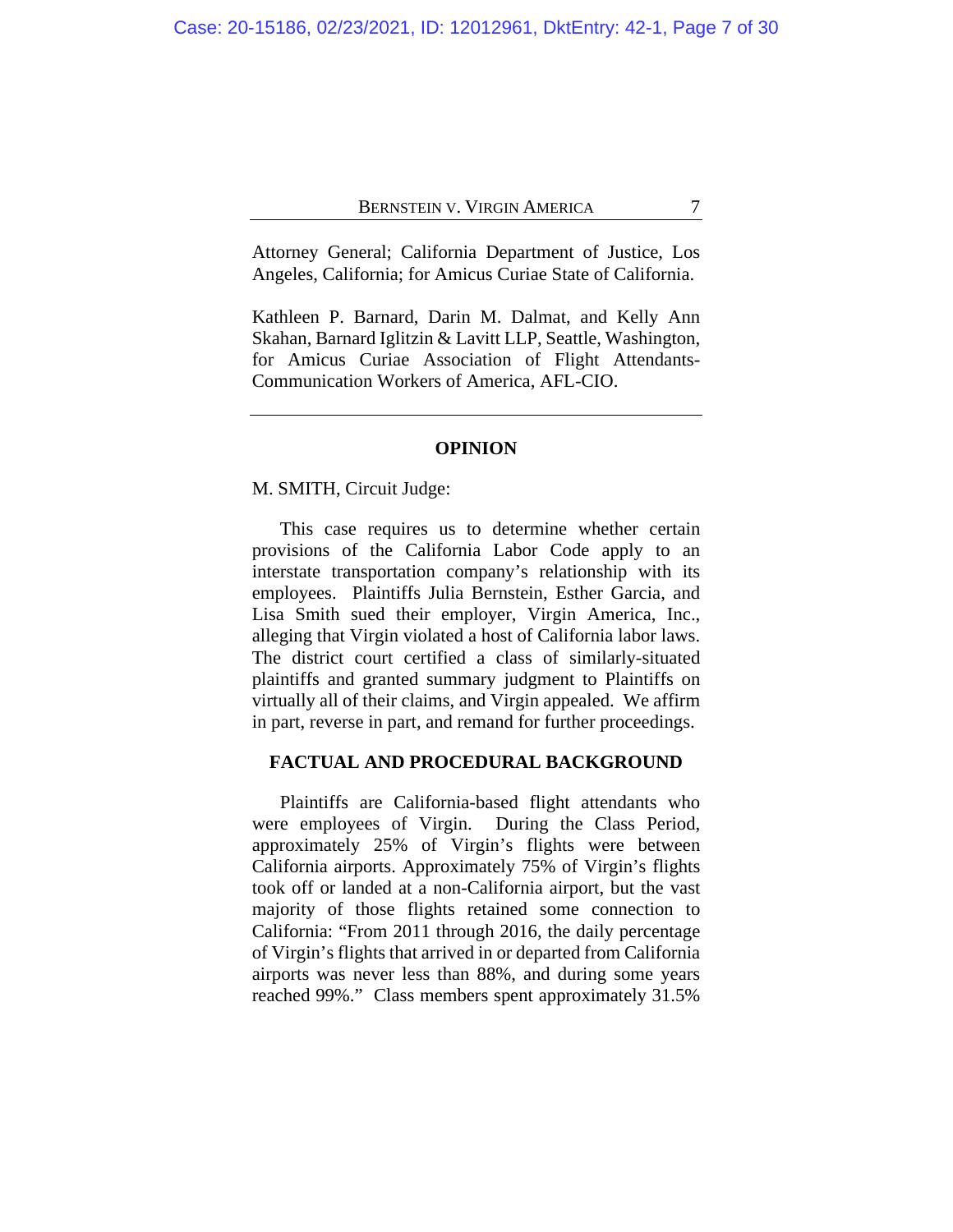of their time working within California's borders. There is no evidence in the record to suggest that class members spent more than 50% of their time working in any one state, or that they worked in any other state more than they worked in California. Virgin's fleet of aircraft were registered with the Federal Aviation Administration at Virgin's headquarters in Burlingame, California, and the record does not reflect any other business headquarters.

In their complaint, Plaintiffs alleged that Virgin failed to pay minimum wage (Cal. Lab. Code §§ 1182.12, 1194, 1194.2), overtime (Cal. Lab. Code §§ 510, 1194), and for every hour worked (Cal. Lab. Code § 204); failed to provide required meal periods (Cal. Lab. Code §§ 226.7, 512), rest breaks (Cal. Lab. Code § 226.7), and accurate wage statements (Cal. Lab. Code § 226); failed to pay waiting time penalties**[1](#page-7-0)** (Cal. Lab. Code §§ 201, 202, 203); and violated the Unfair Competition Law (Cal. Bus. & Prof. Code § 17200). Plaintiffs also sought compensation under the California Labor Code's Private Attorneys General Act (Cal. Lab. Code § 2698) (PAGA).

Virgin disputes that it is subject to California law, but does not contend that any other state's labor laws ought to apply to it.

In November 2016, the district court held that Plaintiffs satisfied the requirements for a class action pursuant to Federal Rule of Civil Procedure 23(b)(3), and certified the following classes:

<span id="page-7-0"></span>**<sup>1</sup>** Waiting time penalties refer to the California requirement that employers expeditiously pay all wages due to employees who separate from employment. If an employer fails to comply, it is liable for "waiting time penalties" pursuant to the Labor Code.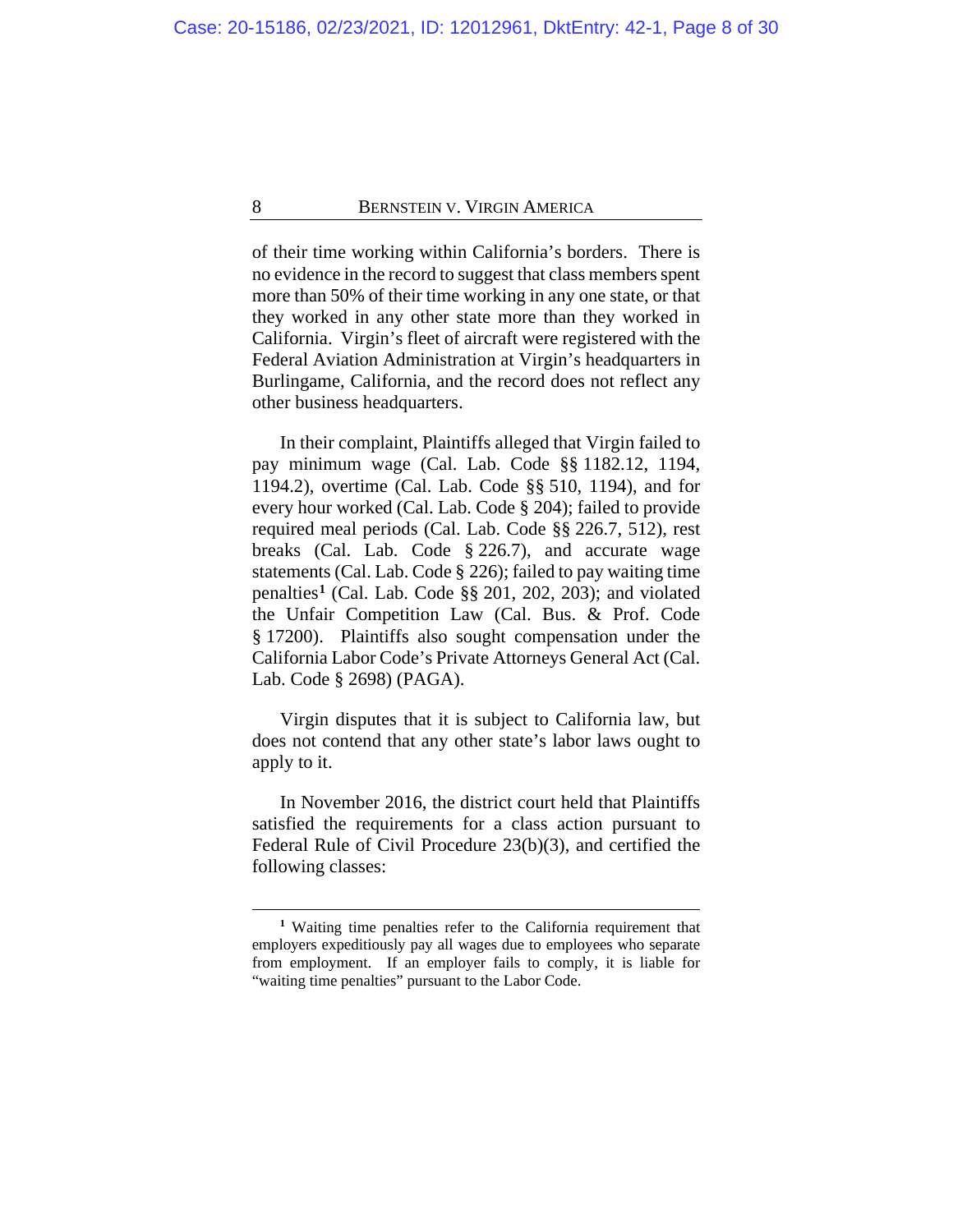**Class:** All individuals who have worked as California-based flight attendants of Virgin America, Inc. at any time during the period from March 18, 2011 (four years from the filing of the original Complaint) through the date established by the Court for notice of certification of the Class (the "Class Period").

**California Resident Subclass:** All individuals who have worked as Californiabased flight attendants of Virgin America, Inc. while residing in California at any time during the Class Period.

**Waiting Time Penalties Subclass:** All individuals who have worked as Californiabased flight attendants of Virgin America, Inc. and have separated from their employment at any time since March 18, 2012.

On July 9, 2018, the district court granted Plaintiffs' Motion for Summary Judgment in large part. The district court held that the California Labor Code applied to all work performed in California, and that "the presumption against extraterritorial application does not apply for the failure to pay for all hours worked, to pay overtime, to pay waiting time penalties, and to provide accurate wage statements" because the conduct underlying those claims took place in California. The district court also rejected the "job situs" test Virgin proposed, holding that, under California law, an employee need not work "exclusively or principally" in California to benefit from California law.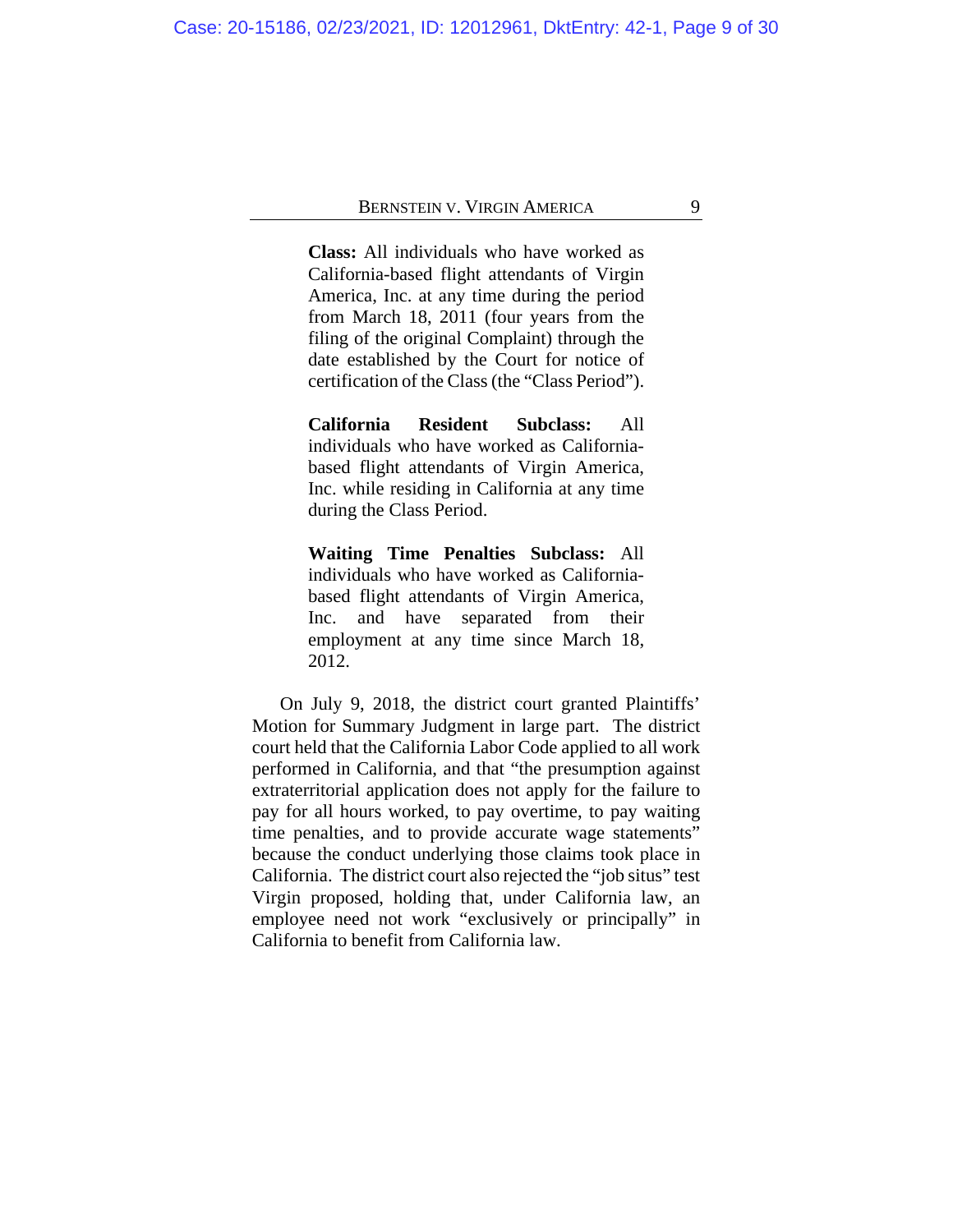With respect to the dormant Commerce Clause arguments, the district court held that application of the California Labor Code does not violate the dormant Commerce Clause because the California Labor Code does not impose a substantial burden on interstate commerce that is "clearly excessive in relation to the putative local benefits." *Pike v. Bruce Church, Inc.*, 397 U.S. 137, 142 (1970). The district court further held that the California meal and rest break requirements were not preempted by field, conflict, or express preemption pursuant to the Federal Aviation Act (FAA) or the Airline Deregulation Act (ADA). The district court awarded PAGA penalties for initial and subsequent violations of the Labor Code.

The district court then awarded attorney's fees and costs to Plaintiffs' counsel, excluding 148.1 hours that were not properly documented, reducing the award for "complaint and client communications" time by 10%, and imposing a 5% reduction to the remaining hours. The district court then applied a 2.0 multiplier based on the factors set forth in *Ketchum v. Moses*, 17 P.3d 735, 741–42 (Cal. 2001). The district court awarded the full amount of costs that Plaintiffs' counsel claimed based on its conclusion that the amounts claimed were reasonable. Virgin appealed from the district court's summary judgment and grant of attorney's fees, and the cases were consolidated for oral argument.

#### **STANDARD OF REVIEW**

We have jurisdiction pursuant to 28 U.S.C. § 1291. We review the district court's grant of summary judgment *de novo*. *United States v. Phattey*, 943 F.3d 1277, 1280 (9th Cir. 2019). Our task is to "view the evidence in the light most favorable" to Virgin "and determine whether there are any genuine issues of material fact and whether the district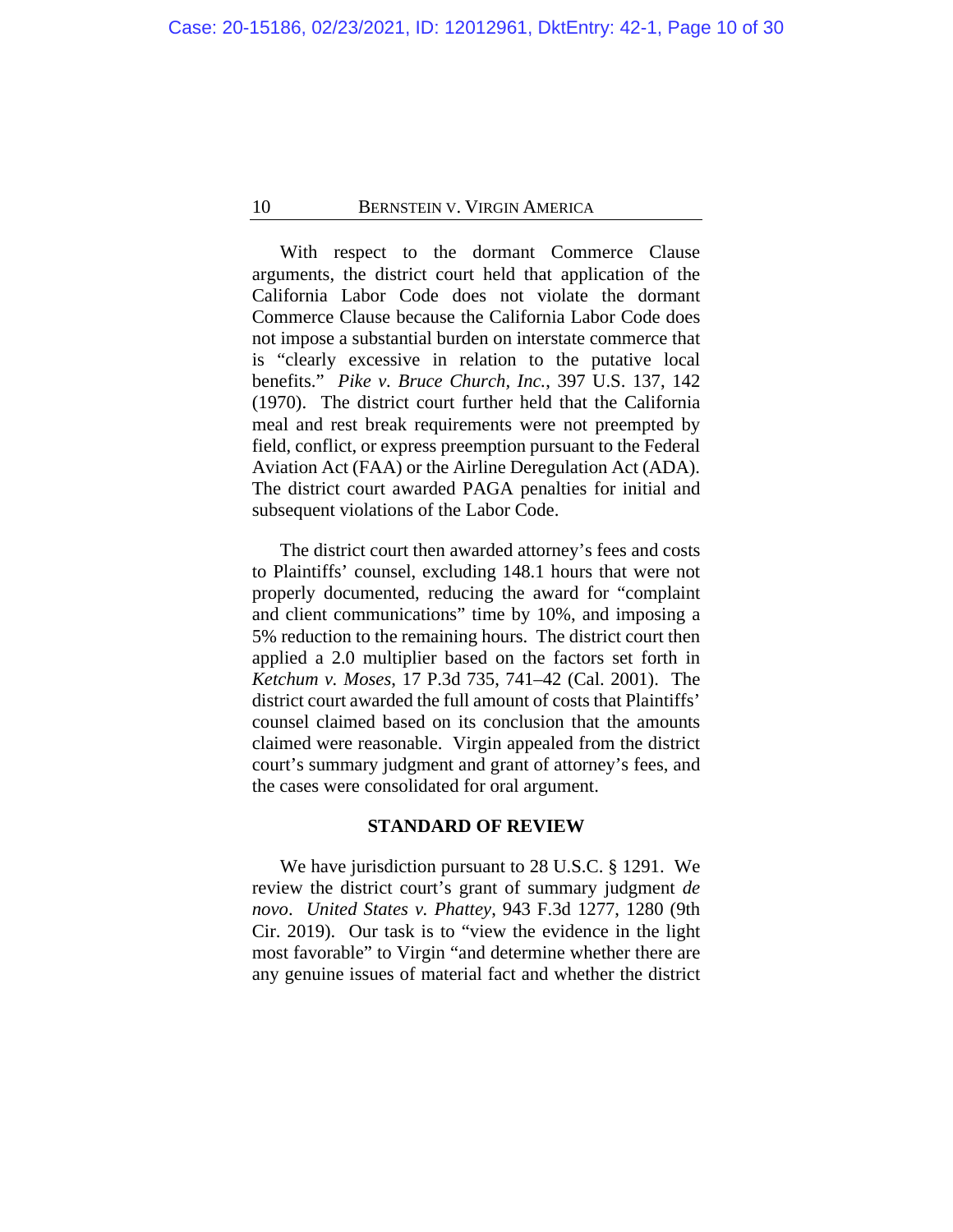court correctly applied the relevant substantive law." *Id.* (cleaned up).

We review a district court's decision on a motion for attorney's fees for abuse of discretion. *Cline v. Indus. Maint. Eng'g & Contracting Co.*, 200 F.3d 1223, 1235 (9th Cir. 2000).

## **ANALYSIS**

#### **A.**

As a threshold matter, we must consider whether the dormant Commerce Clause permits application of California labor law in the context of this case. We hold that the dormant Commerce Clause does not bar applying California law.

"Modern dormant Commerce Clause jurisprudence primarily 'is driven by concern about economic protectionism—that is, regulatory measures designed to benefit in-state economic interests by burdening out-of-state competitors.'" *Nat'l Ass'n of Optometrists & Opticians v. Harris*, 682 F.3d 1144, 1148 (9th Cir. 2012) (quoting *Dep't of Revenue of Ky. v. Davis*, 553 U.S. 328, 337–38 (2008)). "[A] state regulation does not become vulnerable to invalidation under the dormant Commerce Clause merely because it affects interstate commerce. A critical requirement for proving a violation of the dormant Commerce Clause is that there must be a *substantial burden* on *interstate commerce*." *Id.* (citation omitted). "These other significant burdens on interstate commerce generally result from inconsistent regulation of activities that are inherently national or require a uniform system of regulation." *Id.*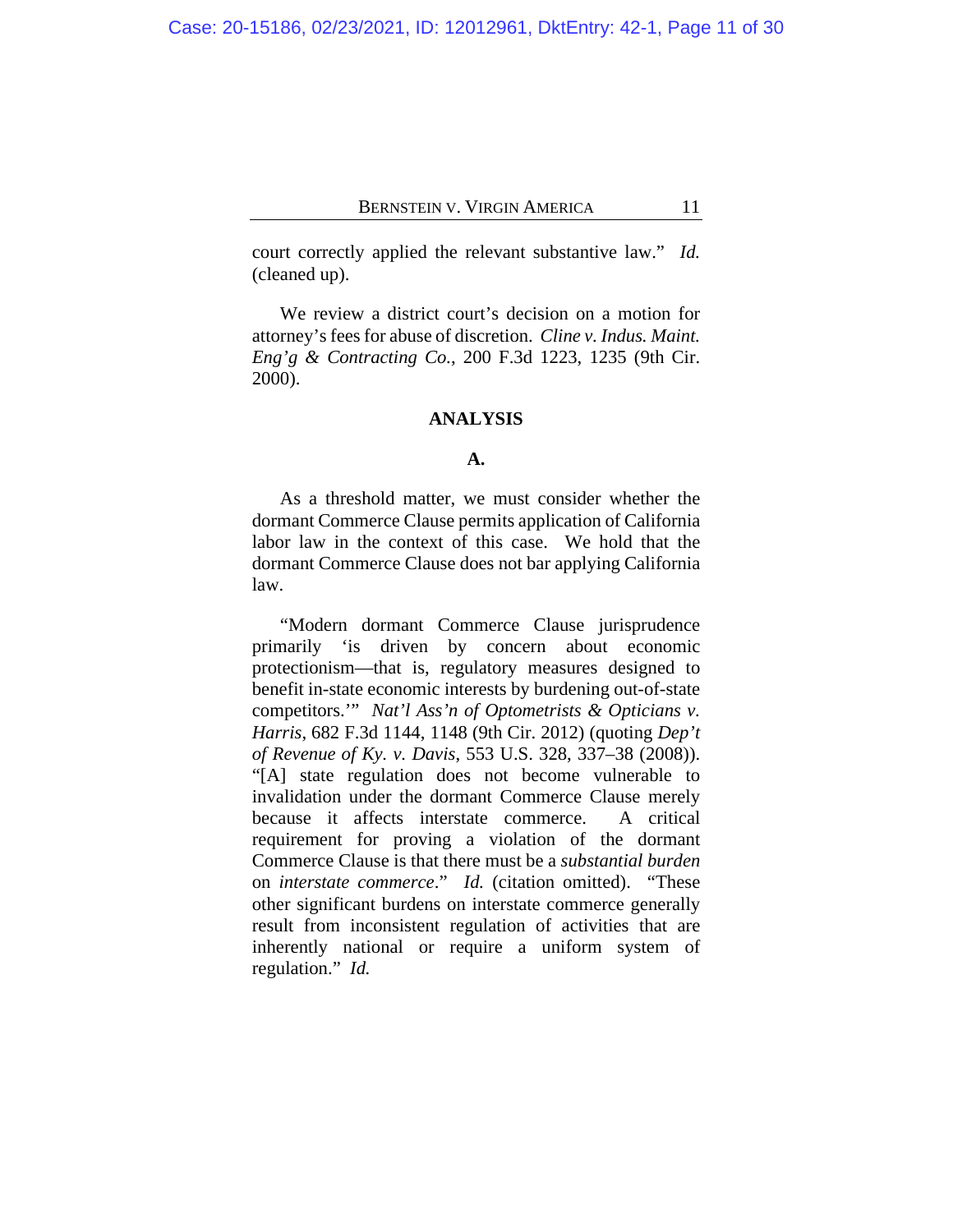Indeed, only a "small number" of Supreme Court cases "have invalidated state laws under the dormant Commerce Clause that appear to have been genuinely nondiscriminatory . . . where such laws undermined a compelling need for national uniformity in regulation." *Gen. Motors Corp. v. Tracy*, 519 U.S. 278, 298 n.12 (1997). Among these are *Bibb v. Navajo Freight Lines, Inc.*, 359 U.S. 520 (1959), and *Southern Pacific Company v. Arizona*, 325 U.S. 761 (1945). Virgin relies on these cases, but they do not help its legal position.

In *Bibb*, the Arkansas Commerce Commission required straight mudflaps on trailers operating on state highways; an Illinois statute required curved mudflaps. 359 U.S. at 527. "Thus[,] if a trailer [were] to be operated in both States, mudguards would have to be interchanged, causing a significant delay in an operation where prompt movement may be of the essence." *Id.* Moreover, the interchange was laborious and could be "exceedingly dangerous." *Id.* The Supreme Court struck down the Illinois statute under the dormant Commerce Clause based on "the rather massive showing of burden on interstate commerce which [the motor carriers] made at the hearing." *Id.* at 528, 530.

In *Southern Pacific*, Arizona limited freight trains to seventy cars and passenger trains to fourteen cars, differing substantially from nearby states' length limitations. 325 U.S. at 771, 774. Railroad operations passing through Arizona were substantially burdened by the obligation to break up and remake trains at the Arizona state border. *Id.* at 772. The Supreme Court held that the facts in the record showed "[t]he serious impediment to the free flow of commerce by the local regulation of train lengths and the practical necessity that such regulation, if any, must be prescribed by a single body having a nation-wide authority."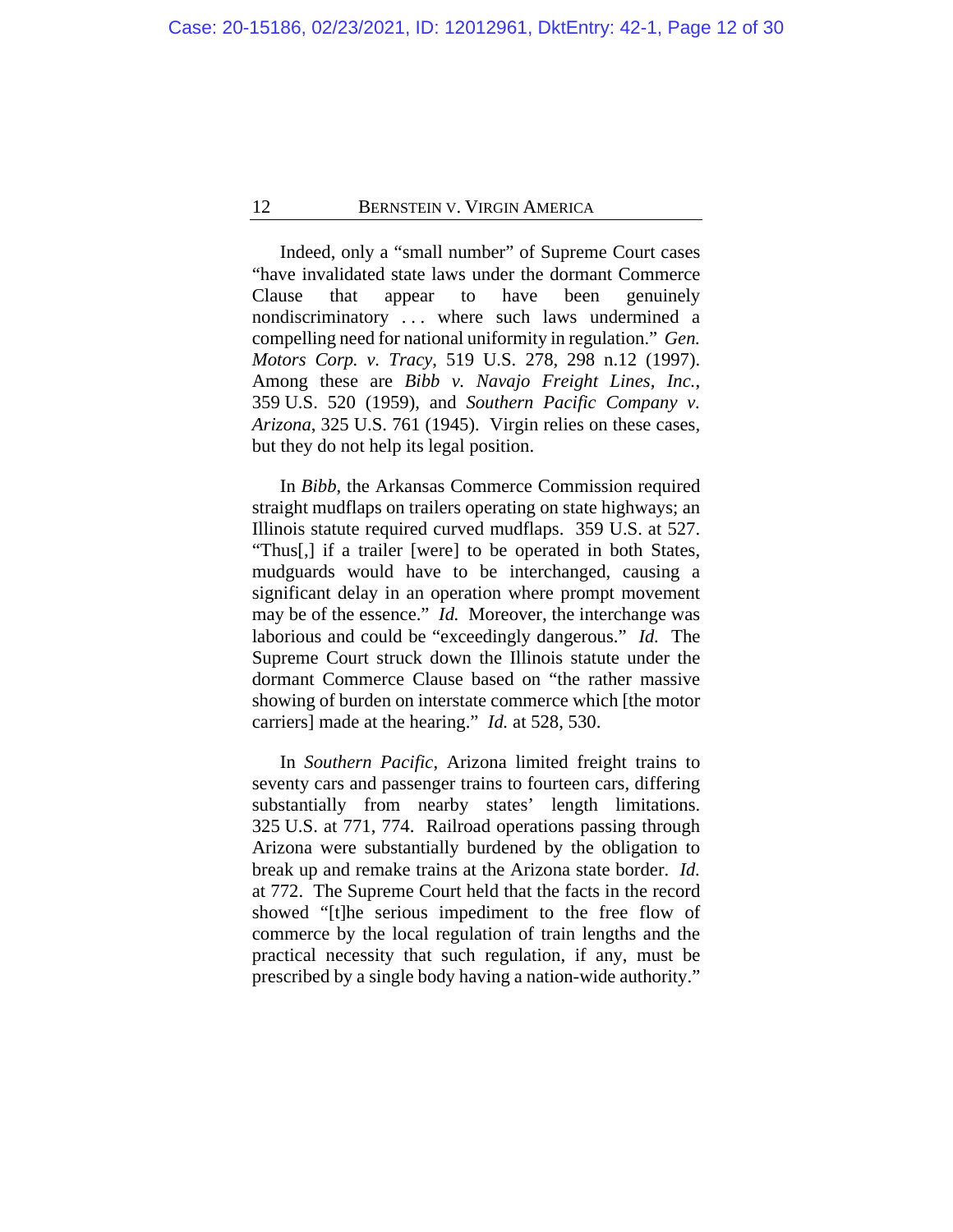*Id.* at 775. These cases stand for the principle that state regulations can violate the dormant Commerce Clause in the rare case where an interstate carrier must comply with different and incompatible state requirements, and where that compliance is substantially burdensome.

We are not persuaded that California's labor laws are similar in character and effect to Illinois's mudflaps decree and Arizona's train-length limitation. Virgin has not identified any other state labor laws with which it might be required to comply. Indeed, because California labor law's application is based upon the parties' various contacts with the state—as explained further below—a claim that a proliferation of similar state laws would substantially burden Virgin is dubious. Virgin does not have anything like the number of contacts with any other state that it has with California, and it fails to proffer evidence of any burden it allegedly suffers from doing business in other states with different regulations. *Cf. Valley Bank of Nev. v. Plus Sys., Inc.*, 914 F.2d 1186, 1192 (9th Cir. 1990) (distinguishing between the facts presented in *Bibb* and a case where the defendant merely "speculate[d] that other states will pass similar but inconsistent legislation," because "inconsistent state laws . . . can coexist without conflict as long as each state regulates only its own [entities]"). We hold that the dormant Commerce Clause is not implicated in this case.

#### **B.**

Virgin challenges application of California law to both the Class and the California Resident Subclass. But Virgin's proposed "job situs" test is a misinterpretation of California law. According to the California Supreme Court:

> The better question is what kinds of California connections will suffice to trigger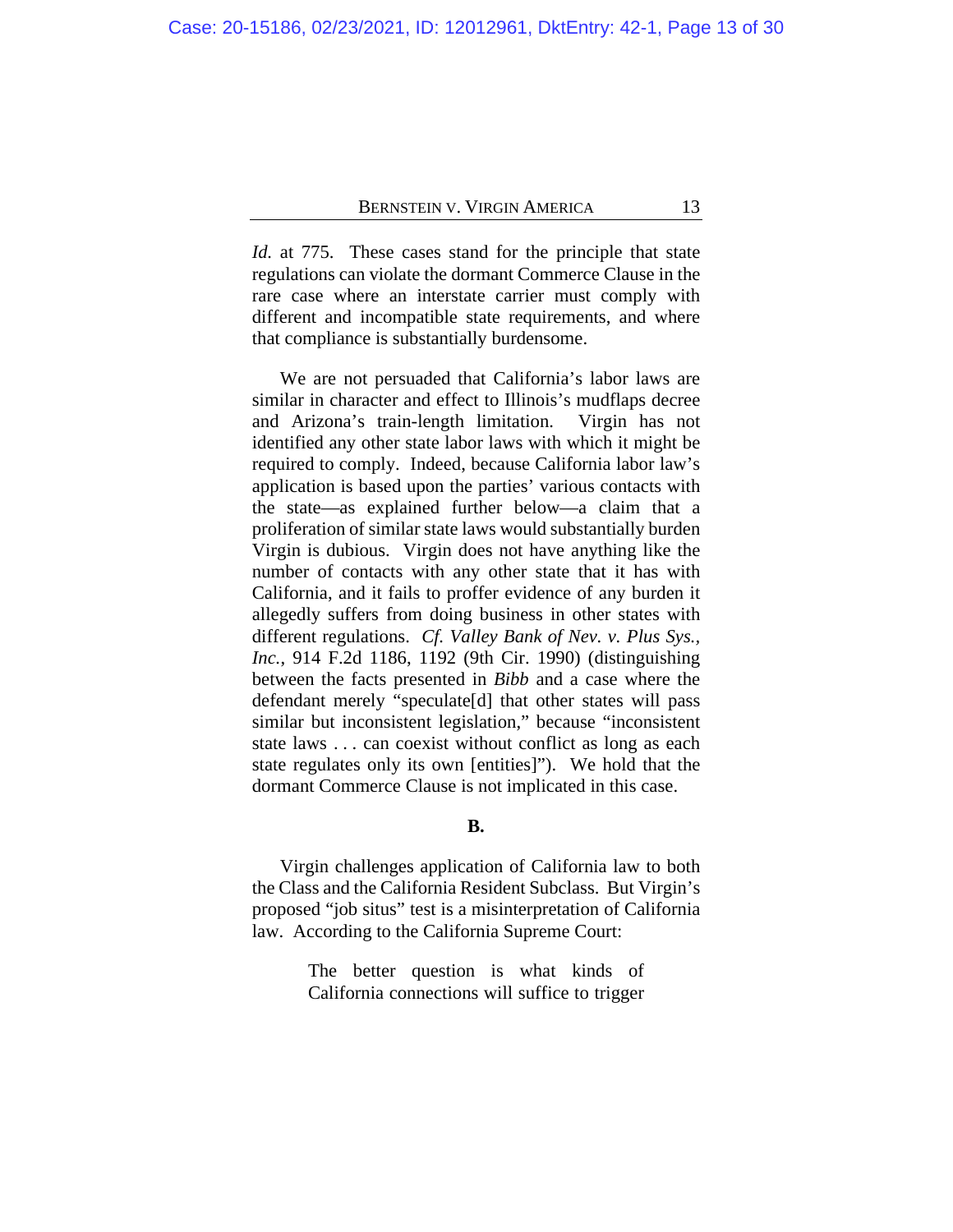the relevant provisions of California law. And second, the connections that suffice for purposes of one statute may not necessarily suffice for another. There is no single, allpurpose answer to the question of when state law will apply to an interstate employment relationship or set of transactions. As is true of statutory interpretation generally, each law must be considered on its own terms.

*Ward v. United Airlines, Inc.*, 466 P.3d 309, 319 (Cal. 2020). In accordance with *Ward*, each of Plaintiffs' claims requires separate analysis to determine whether the California Supreme Court would apply California law to the Class and Subclass under the circumstances of this case. *Cf. Pacheco v. United States*, 220 F.3d 1126, 1131 (9th Cir. 2000) ("[W]e must predict as best we can what the California Supreme Court would do in these circumstances."). Where there is no genuine issue of material fact whether Virgin complied with California law, we decline to determine whether and how the California Supreme Court would apply that particular law to Virgin.

# **a. Minimum wage and compensation for all hours worked**

California Labor Code § 1182.12(a) prescribes "the minimum wage for all industries." Section 204(a) requires that "[a]ll wages . . . earned by any person in any employment are due and payable twice during each calendar month." Cal. Lab. Code § 204(a). After the district court's ruling in this case, the California Supreme Court considered whether a virtually identical compensation scheme violated California law for payment of minimum wage and payment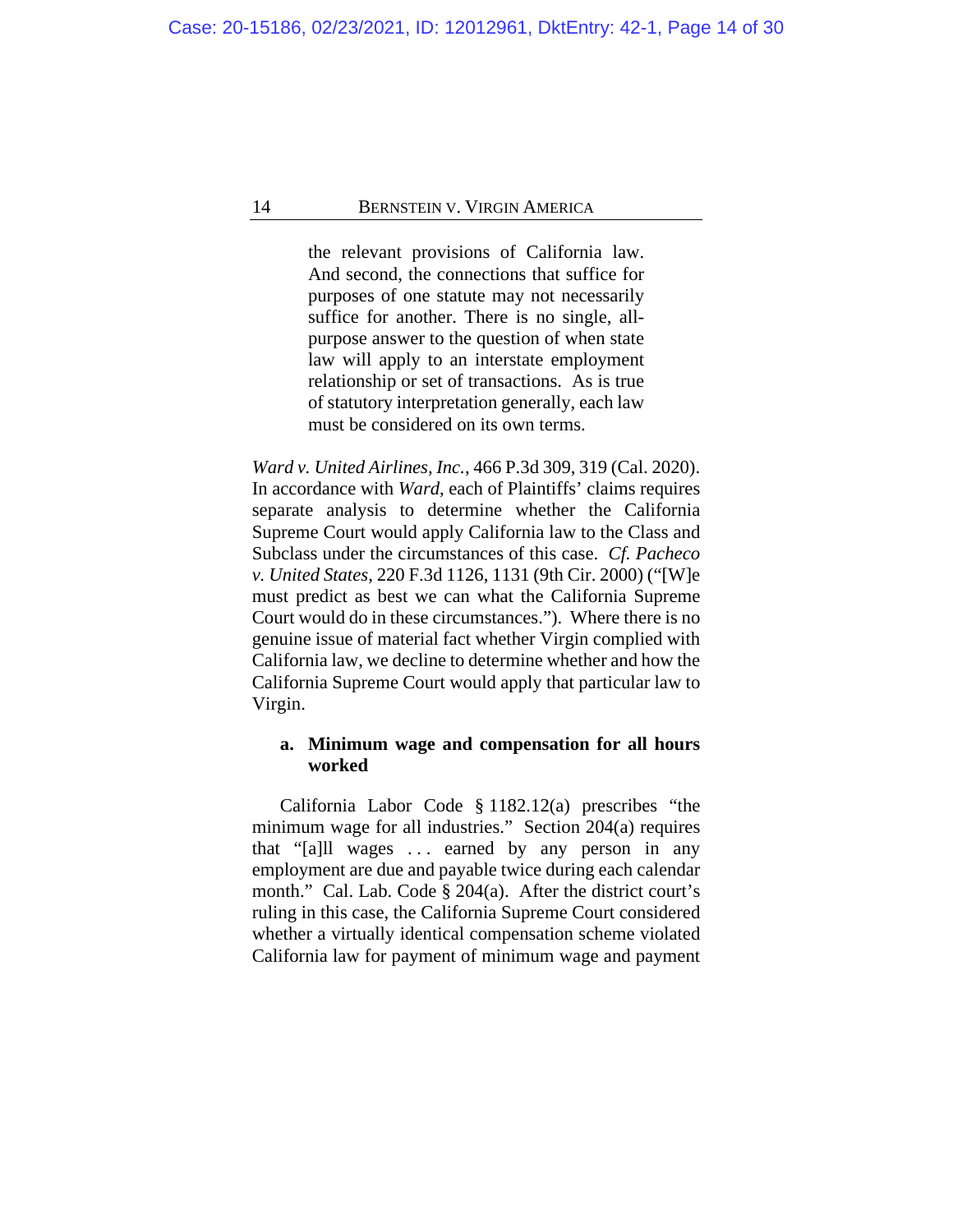for all hours worked. The court held that a payment scheme based on block time does not violate California law where

> the scheme, taken as a whole, does not promise any particular compensation for any particular hour of work; instead, . . . it offers a guaranteed level of compensation for each duty period and each rotation. Because there are no on-duty hours for which Delta contractually guarantees certain pay—but from which compensation must be borrowed to cover other un- or undercompensated onduty hours—the concerns presented by the compensation scheme in [*Armenta v. Osmose, Inc.*, 37 Cal. Rptr. 3d 460 (Ct. App. 2005)] and like cases are absent here.

# *Oman v. Delta Air Lines, Inc.*, 466 P.3d 325, 339 (Cal. 2020) (emphases omitted).

Plaintiffs attempt to distinguish their case by noting that, while Delta promised the *Oman* plaintiffs payment "by the rotation rather than by particular hours worked," Virgin promised them an hourly wage. However, Plaintiffs' prior briefing contradicts this assertion. Instead, Plaintiffs' answering brief stated that Virgin paid flight attendants based on "(1) block time worked each day of the pairing; (2) block time spent deadheading (traveling between airports to reach an assigned flight  $\ldots$ ; and (3) up to 3.5 hours of minimum duty if a flight attendant's block time and deadheading time in one day did not exceed 3.5 hours in total." This does not reflect a promise to pay a particular hourly wage.

Second, Plaintiffs contend that, unlike Delta's scheme in *Oman*, Virgin's did not guarantee "that flight attendants are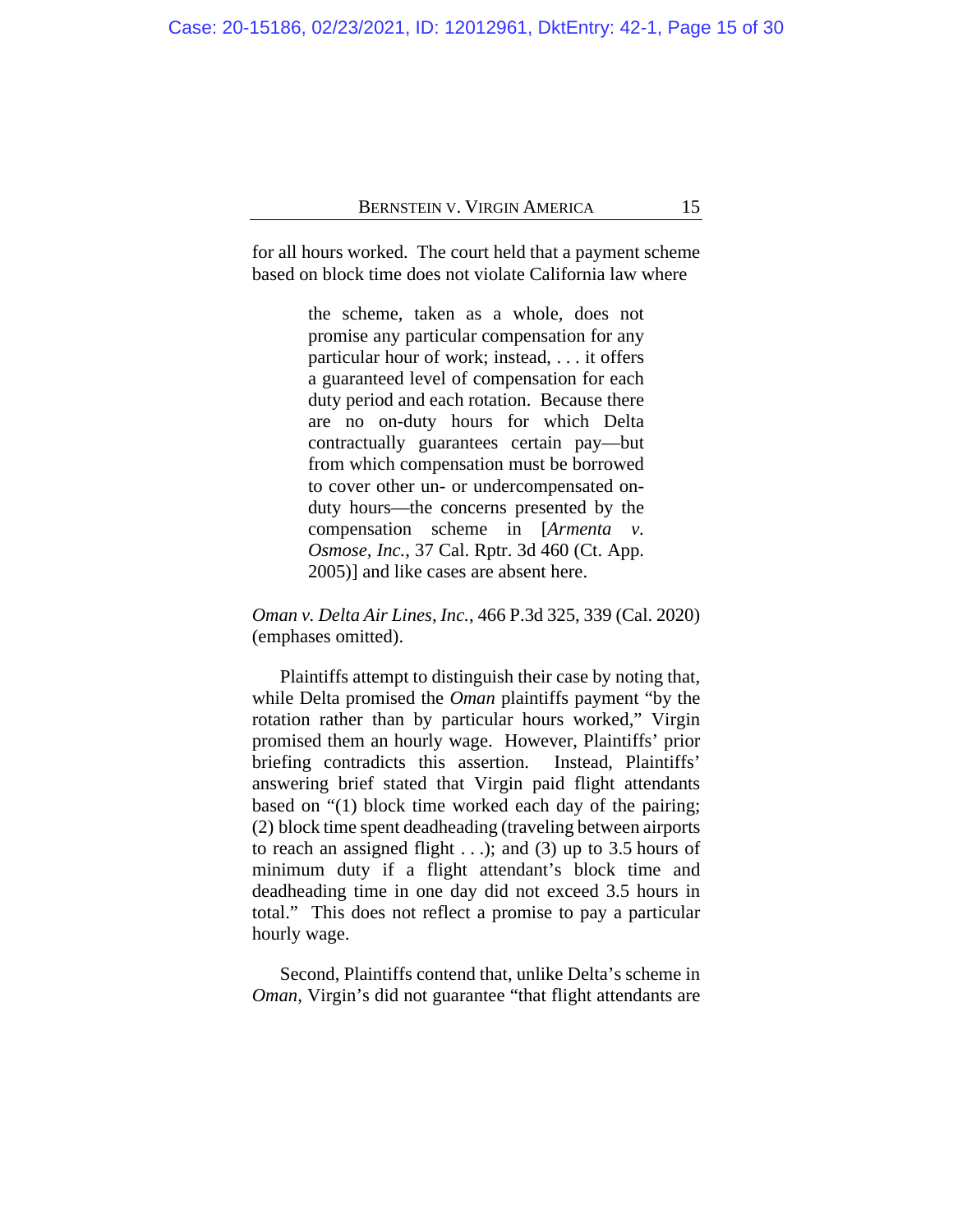always paid above the minimum wage for the hours worked during each rotation." *See Oman*, 466 P.3d at 338. Plaintiffs posit that a Virgin flight attendant could be ordered to report for duty five hours prior to their scheduled flight, but not be paid for any of that time. However, Plaintiffs have not alleged that this ever happened, nor that it would plausibly happen. Thus, the rule from *Oman* controls. The fact that pay is not specifically attached to each hour of work does not mean that Virgin violated California law. We therefore reverse the district court's summary judgment to Plaintiffs on their claims for minimum wage and payment for all hours worked.

## **b. Overtime**

Under California law,

Any work in excess of eight hours in one workday and any work in excess of 40 hours in any one workweek and the first eight hours worked on the seventh day of work in any one workweek shall be compensated at the rate of no less than one and one-half times the regular rate of pay for an employee. Any work in excess of 12 hours in one day shall be compensated at the rate of no less than twice the regular rate of pay for an employee. In addition, any work in excess of eight hours on any seventh day of a workweek shall be compensated at the rate of no less than twice the regular rate of pay of an employee.

Cal. Lab. Code § 510(a).

In *Sullivan v. Oracle Corp.*, 254 P.3d 237 (Cal. 2011), the California Supreme Court held that the overtime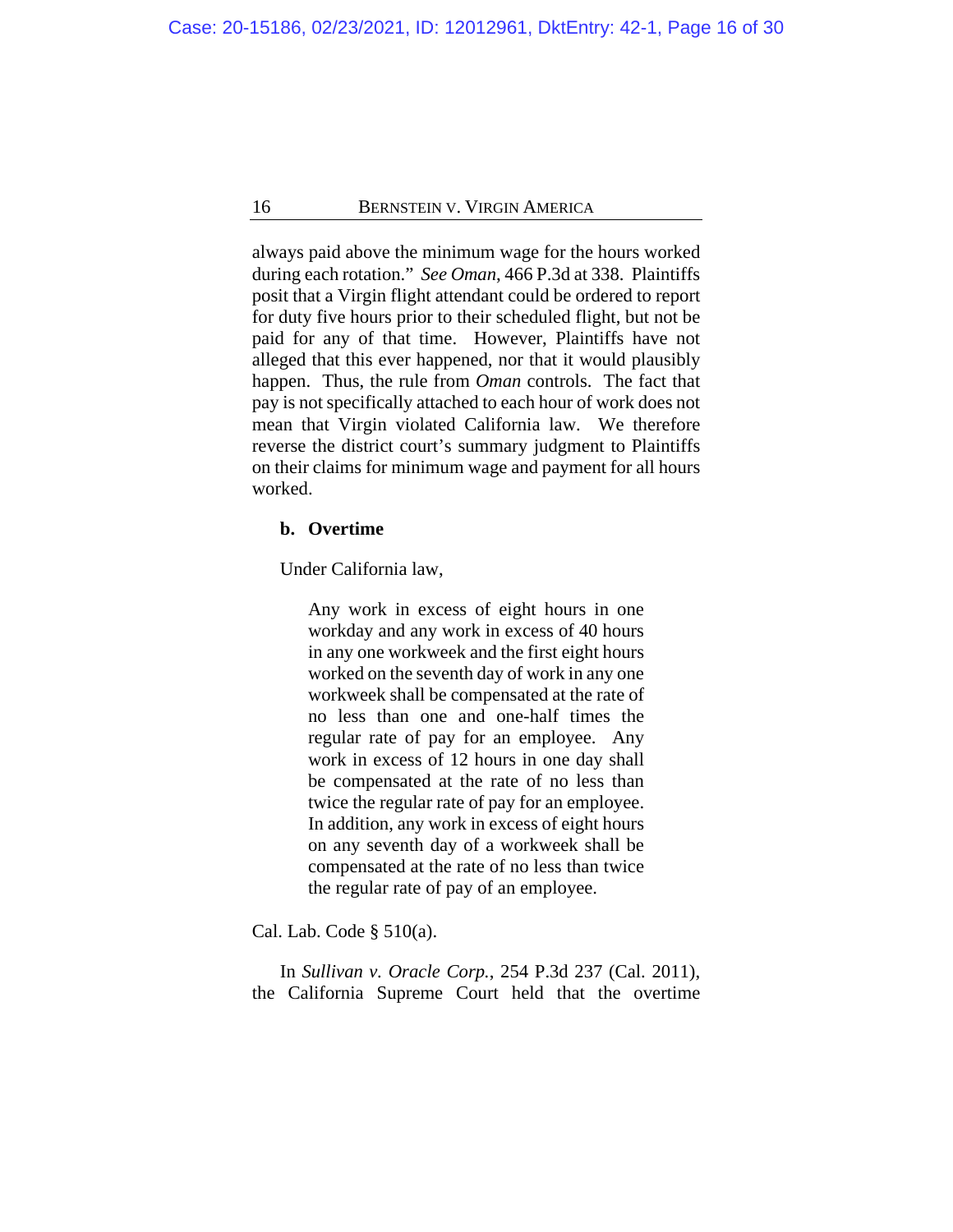provision applied to non-residents performing work in California for a California-based employer. *Id.* at 240–41. This holding compels the conclusion that California's overtime provision applies to the Plaintiff Class. *Sullivan* did not answer whether the overtime provision would apply to residents performing work outside California for a California-based employer, *i.e.*, the Plaintiff California Resident Subclass. However, the principles set forth in *Sullivan* require us to apply California overtime law to California residents' out-of-state work. In *Sullivan*, the court wrote, "To permit nonresidents to work in California without the protection of our overtime law would completely sacrifice, as to those employees, the state's important public policy goals of protecting health and safety and preventing the evils associated with overwork." *Id.* at 247. The same public policy goals would be thwarted by permitting residents to work outside of California for a California employer without the protection of its overtime law. Thus, we hold that under the circumstances of this case, Virgin was subject to the strictures of California Labor Code § 510 as to both the Class and Subclass.

Virgin's opening brief did not dispute that it failed to comply with § 510. Accordingly, we affirm the district court's grant of summary judgment to Plaintiffs on this claim.

## **c. Rest and meal breaks**

#### **i. Preemption**

California Labor Code § 512(a) states:

An employer shall not employ an employee for a work period of more than five hours per day without providing the employee with a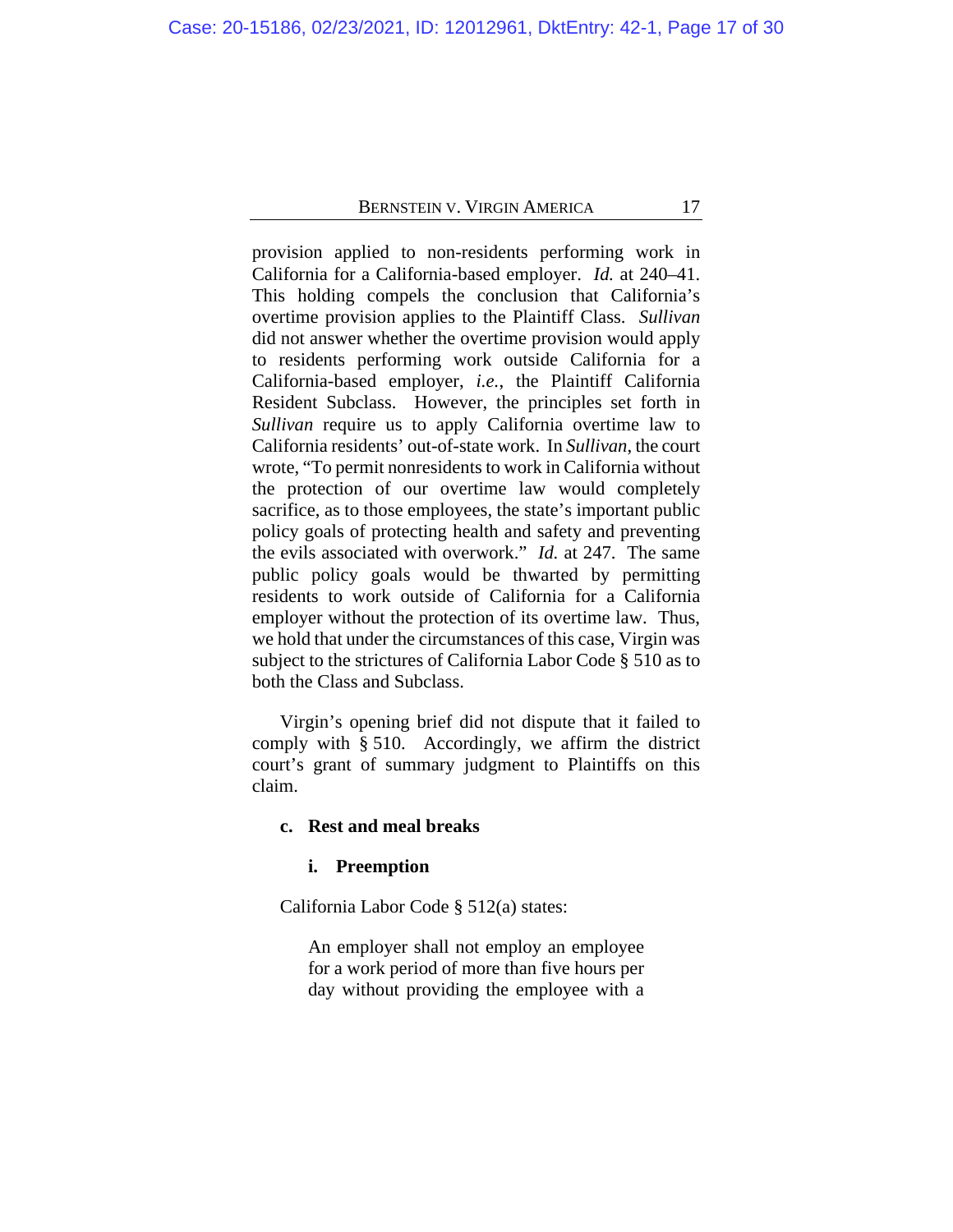meal period of not less than 30 minutes . . . . An employer shall not employ an employee for a work period of more than 10 hours per day without providing the employee with a second meal period of not less than 30 minutes[.]

IWC Wage Order 9-2001 § 12(A) requires an "authorized rest period time" that is "based on the total hours worked daily at the rate of ten (10) minutes net rest time per four (4) hours or major fraction thereof." "[I]nsofar as practicable," the rest period "shall be in the middle of each work period." *Id.* Virgin contends that federal law preempts California's meal and rest break requirements in the aviation context because federal law occupies the field. We disagree.

Under the field preemption doctrine,

States are precluded from regulating conduct in a field that Congress, acting within its proper authority, has determined must be regulated by its exclusive governance. The intent to displace state law altogether can be inferred from a framework of regulation so pervasive that Congress left no room for the States to supplement it or where there is a federal interest so dominant that the federal system will be assumed to preclude enforcement of state laws on the same subject.

*Arizona v. United States*, 567 U.S. 387, 399 (2012) (cleaned up). Pursuant to the FAA, federal regulations entitled "Flight attendant duty period limitations and rest requirements" were promulgated that prohibit duty periods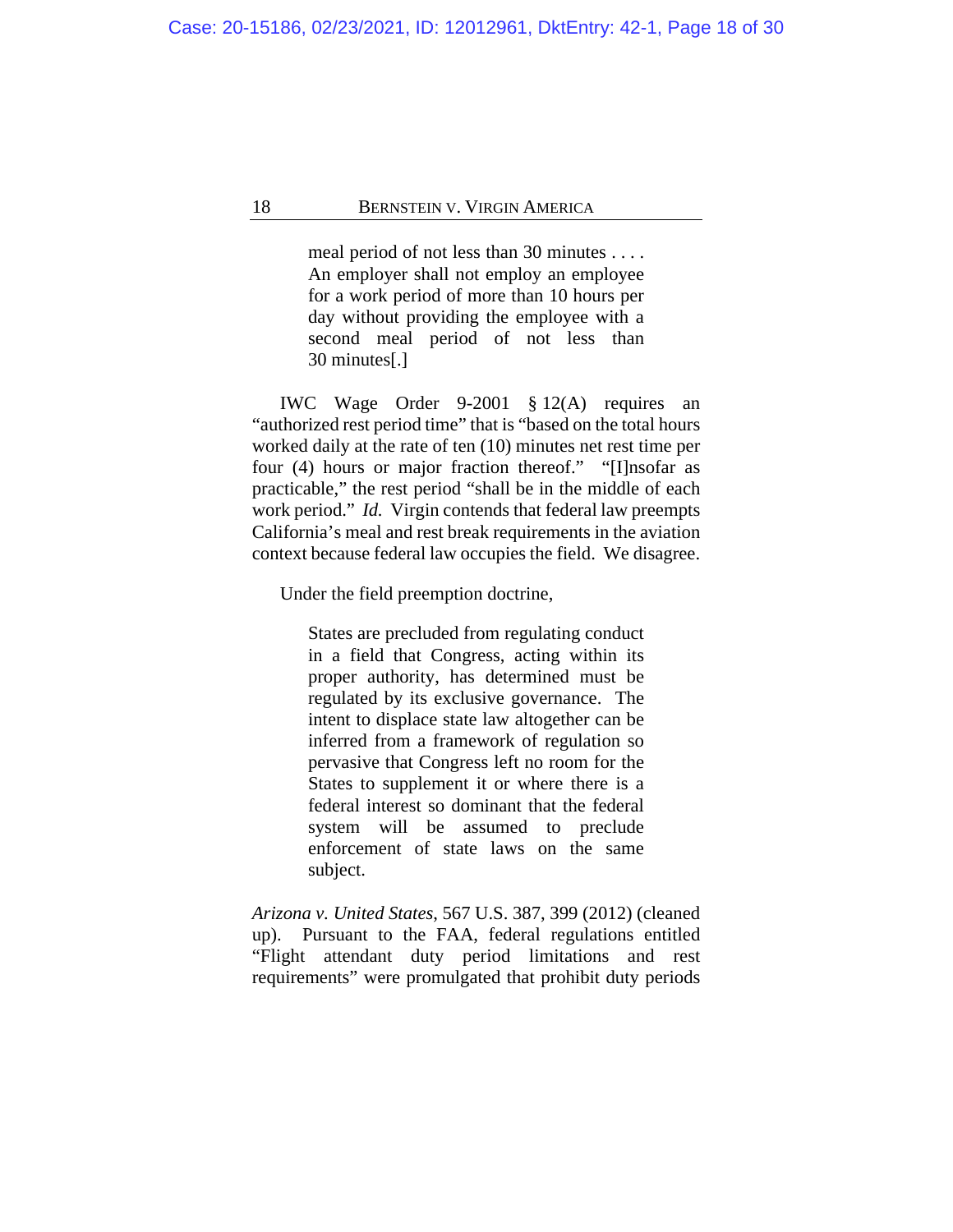of more than 14 hours, subject to certain exceptions, and require a 9-hour rest period after release from a duty period of 14 hours or less. 14 C.F.R. § 121.467(b)(1)–(2).

Although our circuit has not yet addressed the precise question of FAA preemption of state meal and rest break requirements, our case law makes clear that field preemption generally applies to state regulations specifically in the field of *aviation safety*. In *Montalvo v. Spirit Airlines*, 508 F.3d 464, 468 (9th Cir. 2007), we held that Congress intended to occupy the field of "aviation safety." This was based on the dominance of federal interests in regulation of the country's airspace, the passage of the FAA "in response to a series of fatal air crashes between civil and military aircraft operating under separate flight rules," and delegation of "full responsibility and authority for the . . . promulgation and enforcement of safety regulations" to the agency. *Id.* at 471– 72 (alteration in original). We noted that the FAA also directed the Administrator "to regulate any 'other practices, methods, and procedure the Administrator finds necessary for safety in air commerce and national security.'" *Id.* at 472 (quoting 49 U.S.C. § 44701(a)(5)).

In *Ventress v. Japan Airlines*, 747 F.3d 716 (9th Cir. 2014), we held that standards for pilots were also pervasively regulated because the FAA authorized the agency "to issue airman certificates to individuals who are qualified and physically able to perform the duties related to the certified position." *Id.* at 721. The plaintiff's retaliation and constructive discharge claims arising out of California's whistleblowing statute (after the plaintiff raised concerns about a colleague's fitness to fly) were therefore preempted. *Id.* at 722. *Ventress* made clear that a congressional interest in national aviation safety standards served as a basis for our holding that federal law preempted the state law claim at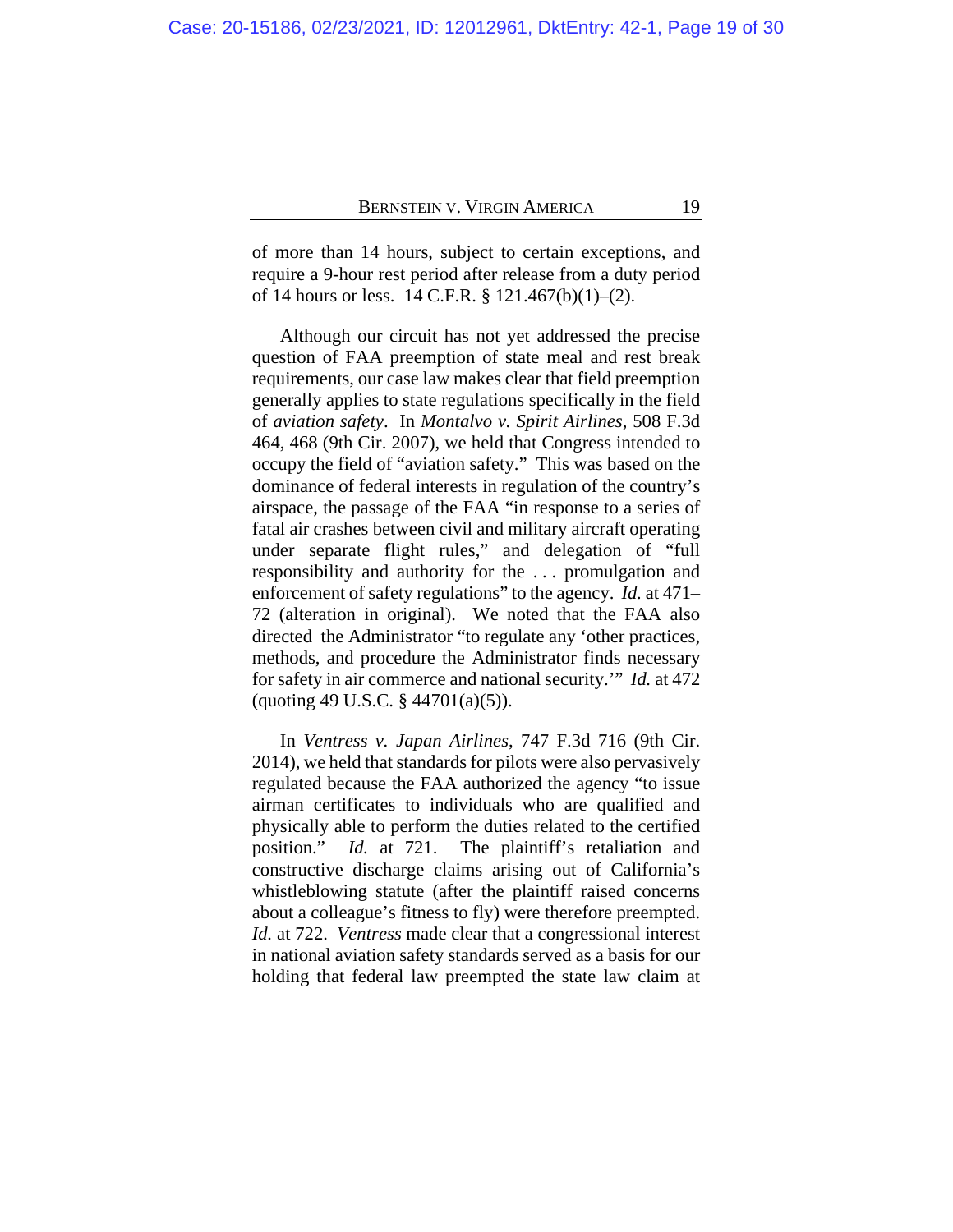issue. *Ventress* relied on "two reasons: the pervasiveness of federal safety regulations for pilots and the congressional goal of a uniform system of aviation safety." *Id*. We again emphasized the congressional interest in national aviation safety standards when we wrote, "In reaching this conclusion, we need not, and do not, suggest that the FAA preempts all retaliation and constructive termination claims brought under California law *. . . .* Instead, we hold that federal law preempts state law claims that encroach upon, supplement, or alter the *federally occupied field of aviation safety*[.]" *Id.* at 722–23 (emphasis added).

Virgin contends that meal and rest breaks touch on aviation safety in that the California requirements prohibit employers from assigning duties to an employee who is on a meal or rest break. But this connection is far too tenuous to support field preemption for California's requirements. Unlike the state laws at issue in *Montalvo* and *Ventress*, California's meal and rest break requirements have no *direct* bearing on the field of aviation safety.

We recognize that field preemption under the FAA is not necessarily limited to state laws that regulate aviation safety. In general, where a federal regulatory scheme is so pervasive that it evinces an intent to occupy the field, state regulations in the same field are preempted. *Martin v. Midwest Express Holdings, Inc.*, 555 F.3d 806, 811 (9th Cir. 2009). However, 14 C.F.R. § 121.467, the federal regulation governing maximum duty periods for flight attendants, does not resemble the type of comprehensive regulation or contain the pervasive language that we consider necessary to discern congressional intent to occupy the field. *See Ventress*, 747 F.3d at 721–22 (discussing at least five different sections under two titles of regulations relating to the requirement for an airman certificate, the requirement of a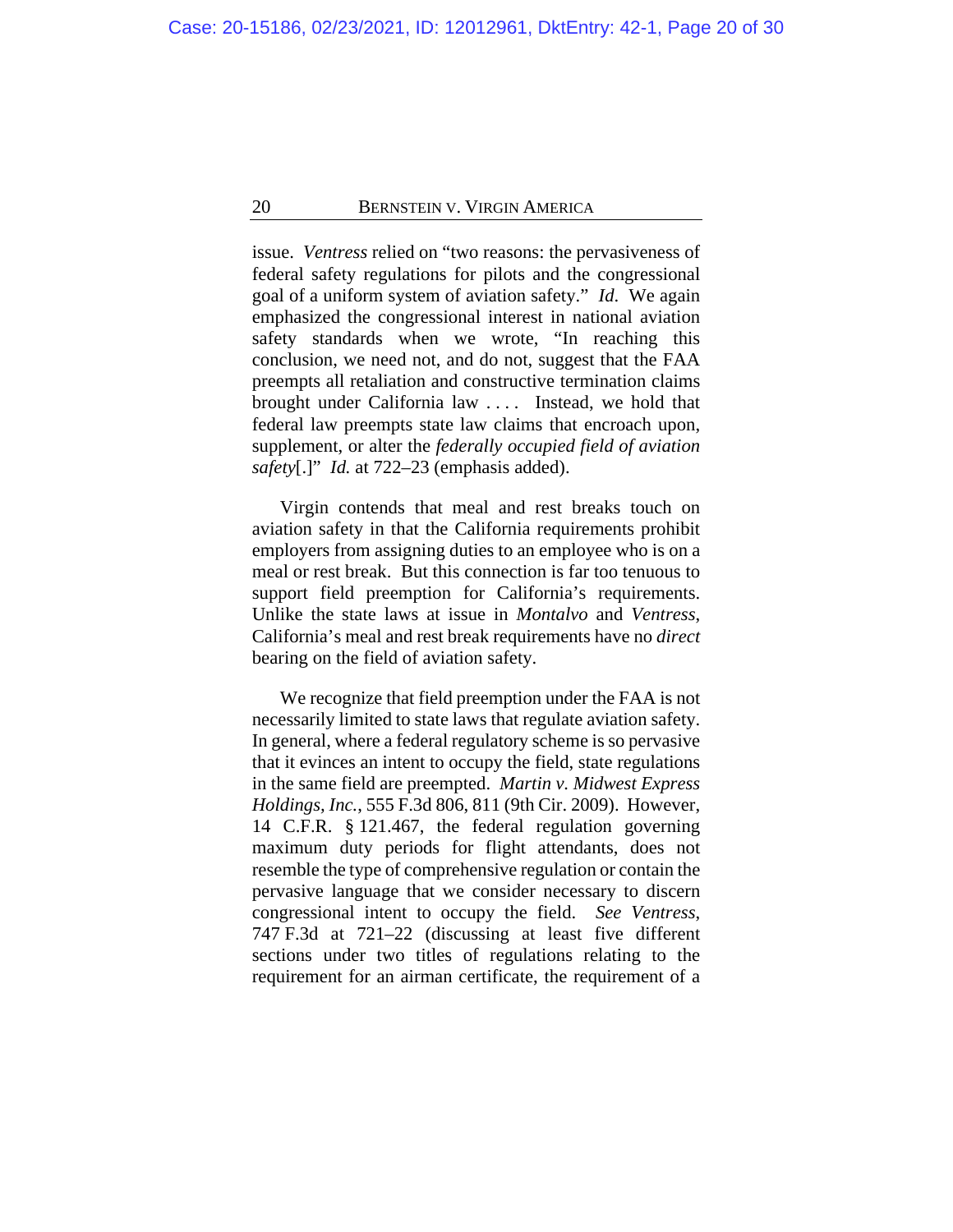medical certificate, the delegation of the authority to issue a certificate to the Federal Air Surgeon, and the promulgation of standards for mental, neurological, and general medical conditions for the medical certificate). When a single regulation has triggered field preemption, our court has highlighted the regulation's "exhaustive" level of detail. *See Nat'l Fed'n of the Blind v. United Airlines Inc.*, 813 F.3d 718, 734–35 (9th Cir. 2016) (holding that 14 C.F.R. § 382.57 occupies the field of airport kiosk accessibility for the blind in part because it is "unmistakably pervasive in the pertinent sense, in that it exhaustively regulates the relevant attributes of accessible kiosks," including numerous "technical and design requirements"). While § 121.467 is lengthy, it only discusses allowed duty period lengths. The regulation does not compel us to conclude that Congress left no room for states to prescribe meal periods and ten-minute rest breaks within the maximum total duty period allowed under federal law.

Conflict preemption also does not bar application of California's meal and rest break requirements. Conflict preemption only applies "where compliance with both federal and state regulations is a physical impossibility." *Ventress*, 747 F.3d at 720. It is physically possible to comply with federal regulations prohibiting a duty period of longer than fourteen hours and California's statutes requiring tenminute rest breaks and thirty-minute meal periods at specific intervals. Thus, California's meal and rest break requirements also survive under a conflict preemption analysis.

Finally, California's meal and rest break requirements are also not preempted under the ADA. The ADA provides: "a State . . . may not enact or enforce a law, regulation, or other provision having the force and effect of law related to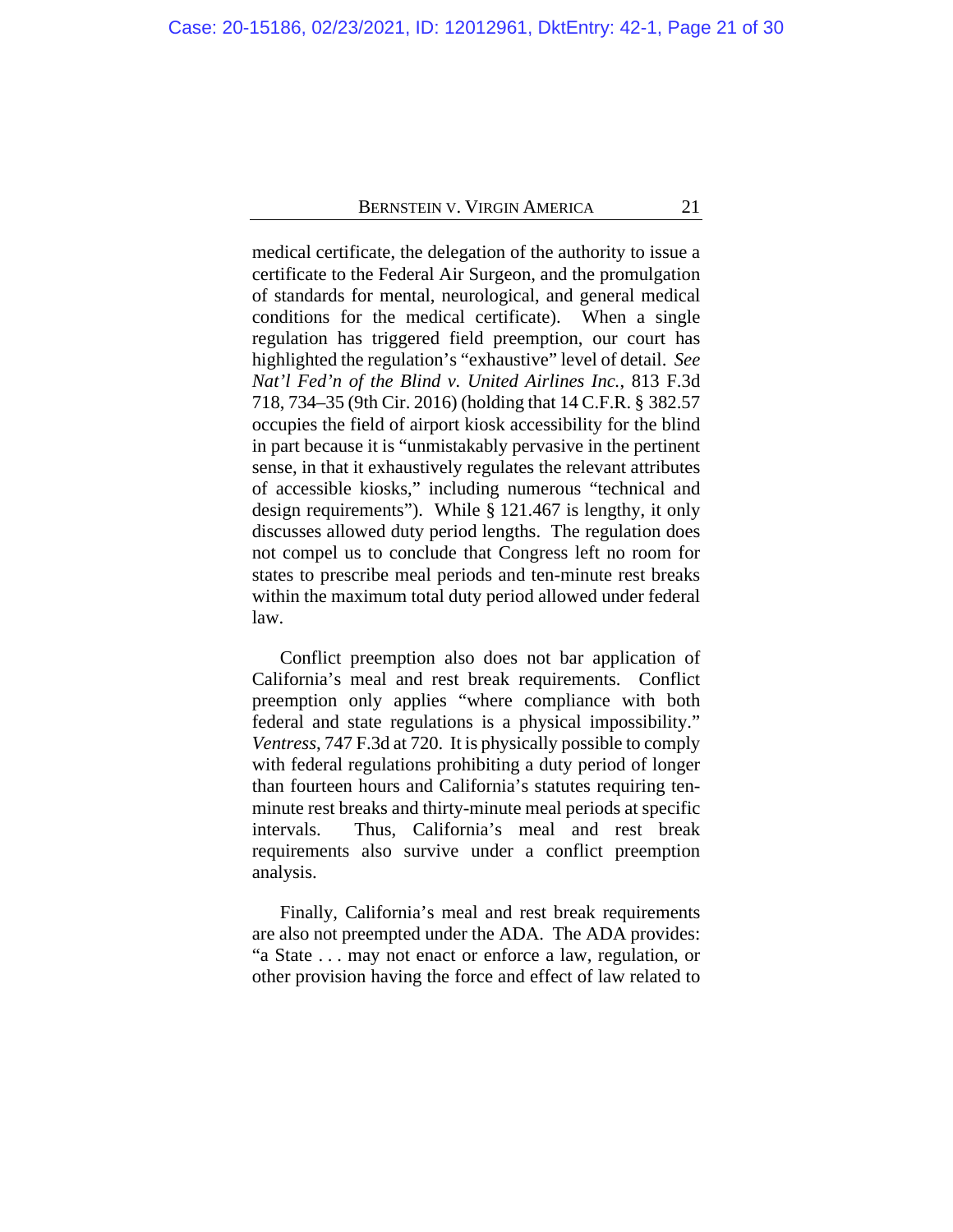a price, route or service of an air carrier[.]" 49 U.S.C. § 41713(b)(1). In discussing an identical provision in the trucking context, the Supreme Court "identified four principles" of the law's preemption:

> (1) state enforcement actions having a connection with, or reference to, carrier rates, routes, or services are pre-empted; (2) such pre-emption may occur even if a state law's effect on rates, routes or services is only indirect; (3) it makes no difference whether a state law is consistent or inconsistent with federal regulation; and (4) pre-emption occurs at least where state laws have a significant impact related to Congress' deregulatory and pre-emption-related objectives.

*Dilts v. Penske Logistics, LLC*, 769 F.3d 637, 645 (9th Cir. 2014) (quoting *Rowe v. N.H. Motor Transp. Ass'n*, 552 U.S. 364, 370–71 (2008)) (cleaned up). But "background regulations that are several steps removed from prices, routes, or services, such as prevailing wage laws or safety regulations, are not preempted, even if employers must factor those provisions into their decisions about the prices that they set, the routes that they use, or the services that they provide." *Id.* at 646. Where a law bears a reference to rates, routes, or services, the Supreme Court has held that the law "relates to" those items and is therefore preempted. *Morales v. Trans World Airlines, Inc.*, 504 U.S. 374, 388–89 (1992) (prohibition on deceptive advertising of airfare was preempted). Where a law bears no such reference, "the proper inquiry is whether the provision, directly or indirectly, *binds* the carrier to a particular price, route, or service and thereby interferes with the competitive market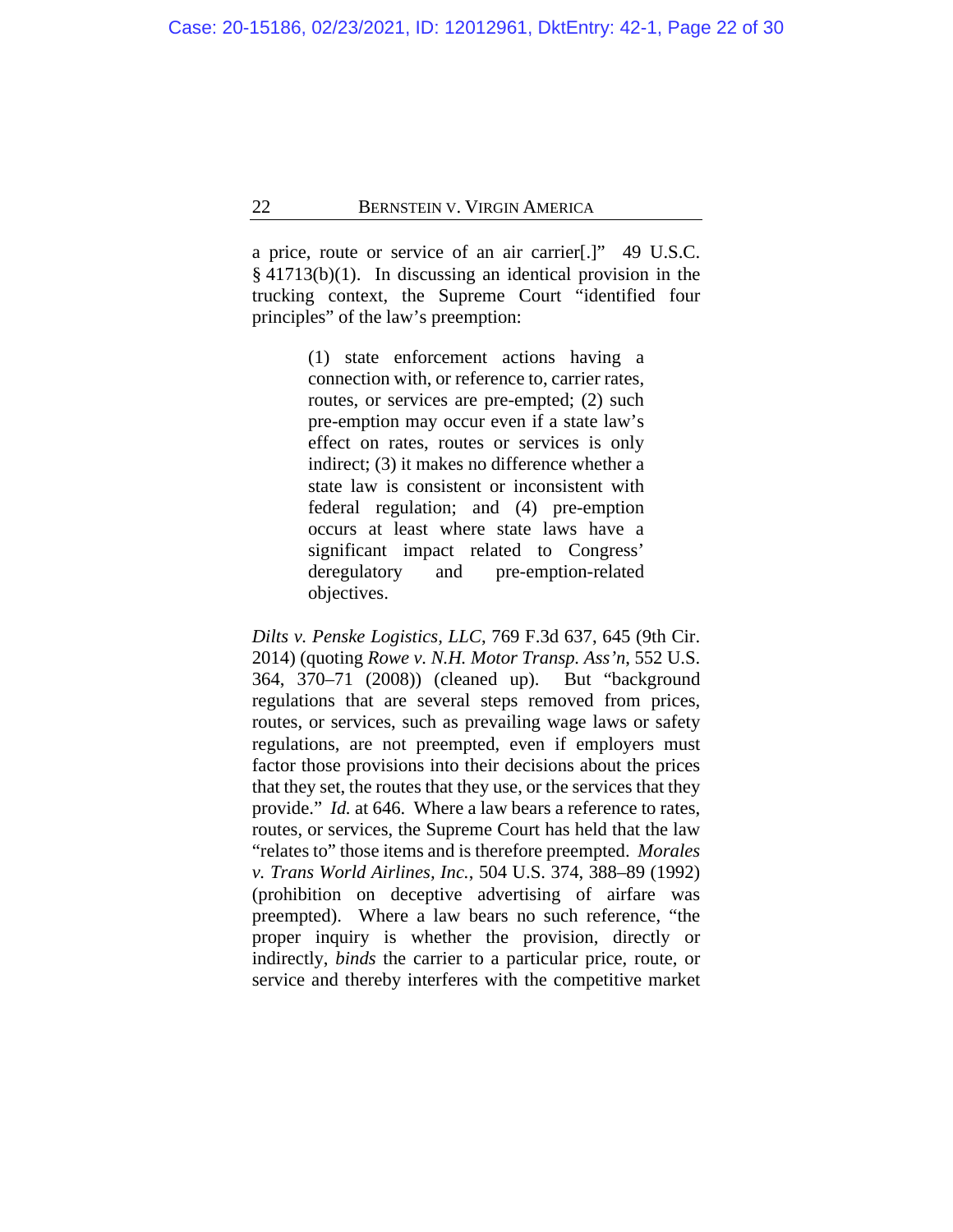forces within the industry." *Dilts*, 769 F.3d at 646 (quoting *Am. Trucking Ass'ns, Inc. v. City of L.A.*, 660 F.3d 384, 397 (9th Cir. 2011)).

In *Dilts*, we interpreted the preemption clause in the Federal Aviation Administration Authorization Act of 1994 (FAAA), which provided, "States may not enact or enforce a law related to a price, route, or service of any motor carrier with respect to the transportation of property." 769 F.3d at 643 (quoting 49 U.S.C. § 14501(c)(1) (internal quotation marks and alterations omitted)). We held that the FAAA did not preempt California's meal and rest break requirements as applied to the interstate trucking industry. In our opinion, we wrote that "Congress did not intend to preempt generally applicable state transportation, safety, welfare, or business rules that do not otherwise regulate prices, routes, or services." *Id.* at 644. Moreover, an increase in cost associated with compliance was not sufficient to show a relation to prices, routes, or services. *Id.* at 646.

The language of the ADA's preemption clause is virtually identical to the language of the FAAA's. The reasoning of *Dilts* thus applies with equal force here. Just as the FAAA did not preempt California's meal and rest break requirements as applied to the trucking industry, the ADA does not preempt those requirements as applied to the airline industry.

## **ii. Application**

After establishing that California's meal and rest break requirements are not preempted, we next address whether these requirements apply to the work performed by the Class and Subclass under California law. Extrapolating the principles of *Sullivan*, we hold that they do.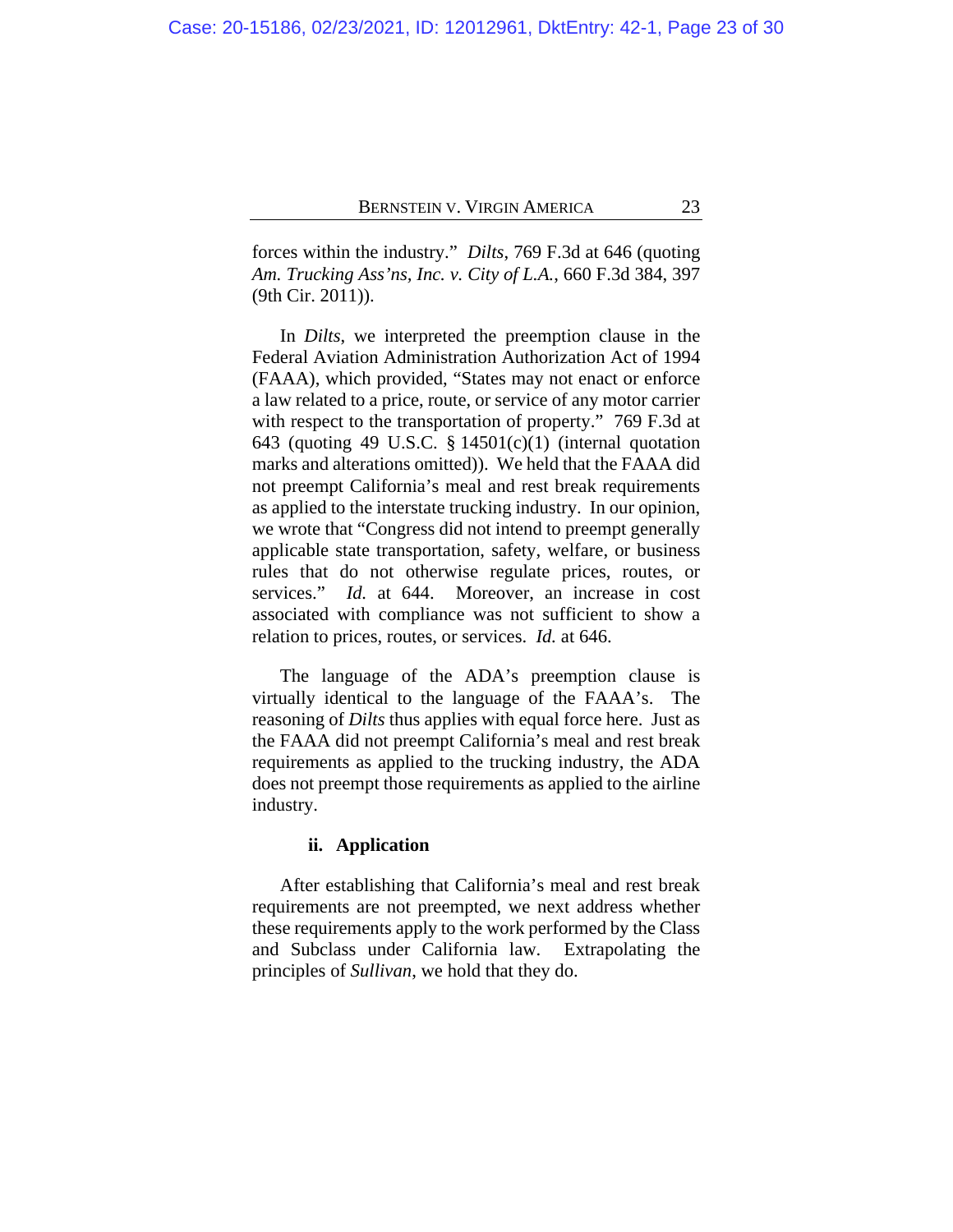In *Sullivan*, the California Supreme Court emphasized the California Legislature's public policy goals in the context of California's overtime statute. Among these goals was "protecting employees in a relatively weak bargaining position from the evils associated with overwork[.]" 254 P.3d at 241. Based on this state policy, and others, the California Supreme Court held that "[t]o exclude nonresidents from the overtime laws' protection would tend to defeat their purpose by encouraging employers to import unprotected workers from other states," and that "[n]othing in the language or history of the relevant statutes suggests the Legislature ever contemplated such a result." *Id.* at 242. The California Supreme Court concluded that application of the overtime statute to nonresidents, as well as residents, was the only feasible way "to reconcile with the Legislature's express declaration that 'all protections, rights, and remedies available under state law are available to all individuals who are or who have been employed, in this state.'" *Id.* (quoting Cal. Lab. Code § 1171.5(a) (alterations omitted)).

We hold that policy similarly dictates application of California's meal and rest break requirements to both the Class and Subclass. Like overtime pay, meal and rest break requirements are designed to prevent "the evils associated with overwork," mandating that employers treat employees humanely even when employees have been unable to bargain for that contractual right. Thus, like overtime pay, meal and rest break requirements applied to Virgin's relationship with both the Class and Subclass. Virgin's opening brief does not contend that it complied with California's meal and rest break requirements. We thus affirm the district court's summary judgment to Plaintiffs on these claims.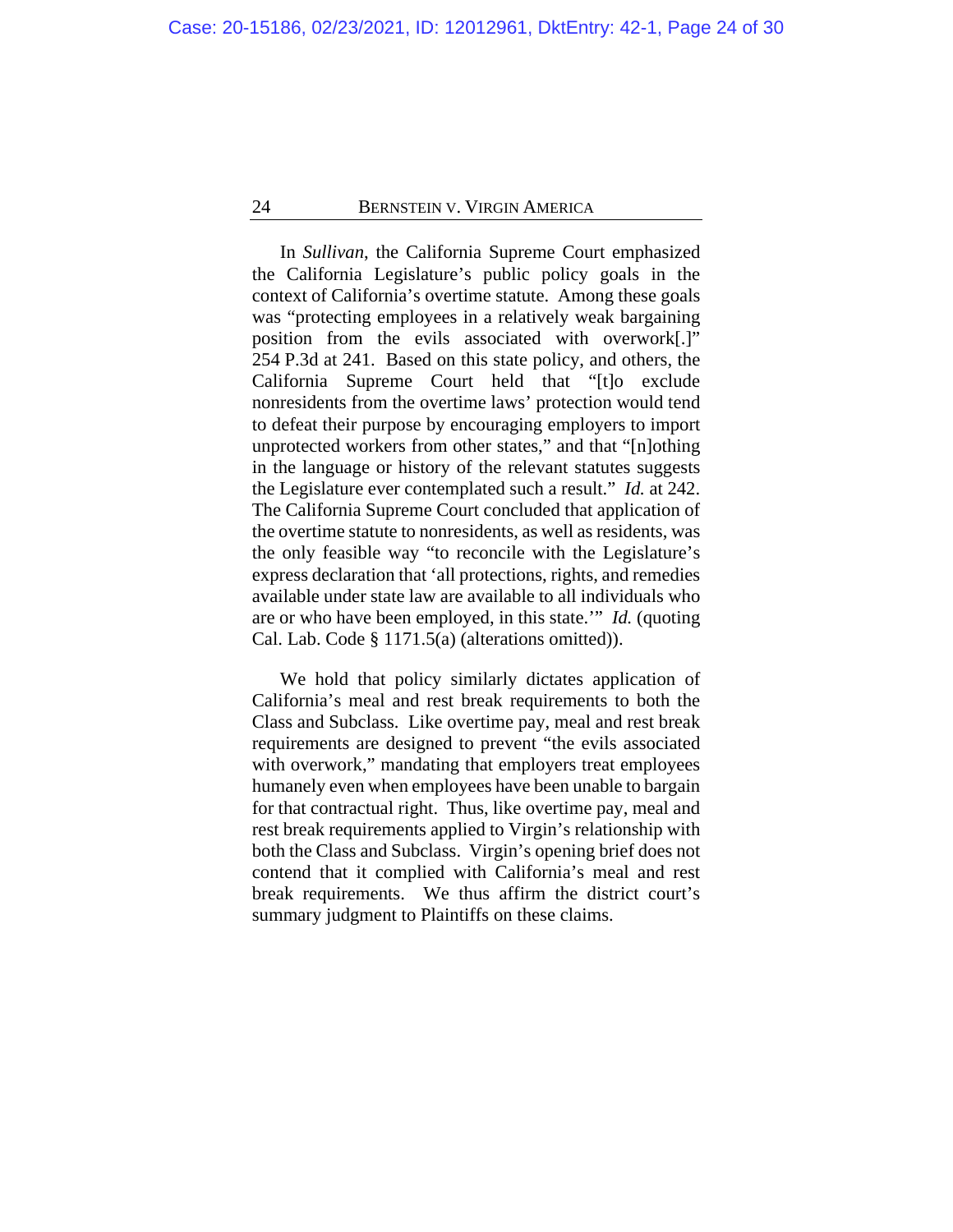#### **d. Wage statements**

California Labor Code § 226(a) states:

An employer, semimonthly or at the time of each payment of wages, shall furnish to his or her employee ... an accurate itemized statement in writing showing (1) gross wages earned, (2) total hours worked by the employee  $\dots$ , (3) the number of piece-rate units earned and any applicable piece rate if the employee is paid on a piece-rate basis,  $(4)$  all deductions, ...  $(5)$  net wages earned, (6) the inclusive dates of the period for which the employee is paid, (7) the name of the employee and only the last four digits of his or her social security number or an employee identification number . . . , (8) the name and address of the legal entity that is the employer . . . , and (9) all applicable hourly rates in effect during the pay period and the corresponding number of hours worked at each hourly rate by the employee[.]

The California Supreme Court has determined that § 226 applies to workers who "perform the majority of their work in California; but if they do not perform the majority of their work in any one state, they will be covered if they are based for work purposes in California." *Ward*, 466 P.3d at 321.

*Ward* controls here. According to Virgin's expert, "class members collectively worked only 31.5% of their time in California." There is, however, no evidence that the class members performed "the majority of their work in any one state," and, indeed, the record compels the inference that if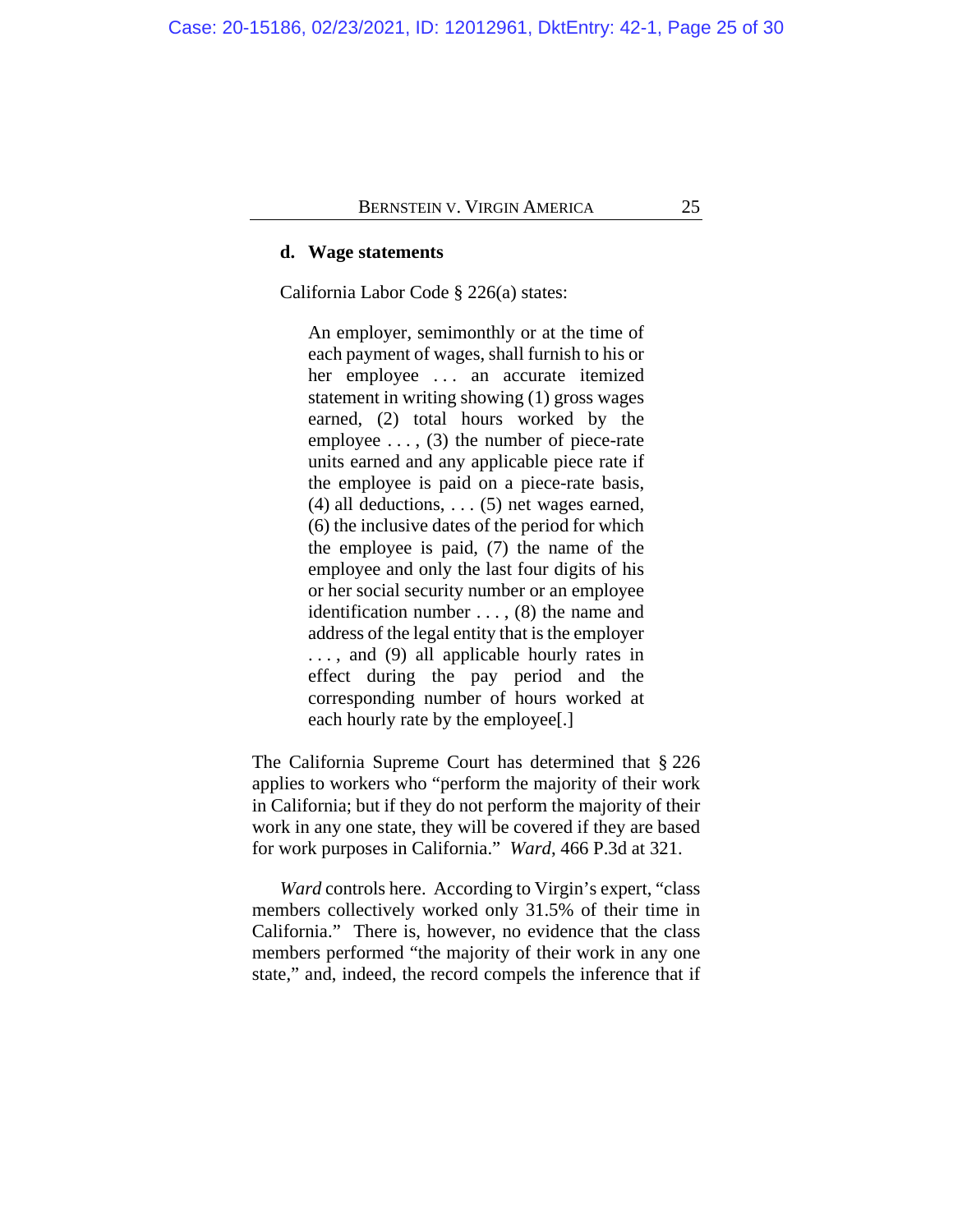Plaintiffs did not work in California for a majority of their time, they did not do so in any state.

Furthermore, Virgin itself classified all Plaintiffs in this action as being California-based. Virgin somewhat speciously contends that when it classified Plaintiffs as California-based, it meant that term in a different sense than the *Ward* court used it.This argument is unavailing. The court in *Ward* wrote, "the Legislature intended for section 226 to apply to workers whose work is not performed predominantly in any one state, provided that California is the state that has the most significant relationship to the work." *Id*. Thus, the California Supreme Court "conclude[d] this principle will be satisfied if the worker performs some work here and is based in California, meaning that California serves as the physical location where the worker presents himself or herself to begin work." *Id*. Virgin's argument hinges on the final sentence—it asserts that many plaintiffs did not "present" themselves to "begin work" in California because Plaintiffs' pairings began and ended outside the state.

Virgin's argument fails for two reasons. First, *Ward* makes clear that presentation in California to begin work is *one* way in which a plaintiff might be based in California; it is not the *only* way. *Id.* (holding that the principle behind § 226 "will be satisfied if" it applies to the class of workers who present themselves to begin work in California, not that it cannot apply under other circumstances). Second, a plaintiff whose pairings begin and end in New York, but include flights that depart from California, would presumably still "present" herself mid-pairing to "begin work" in California when she arrived at the airport for that flight. Thus, under *Ward*, § 226 applies to Virgin. Virgin's opening brief does not contend that it complied with § 226.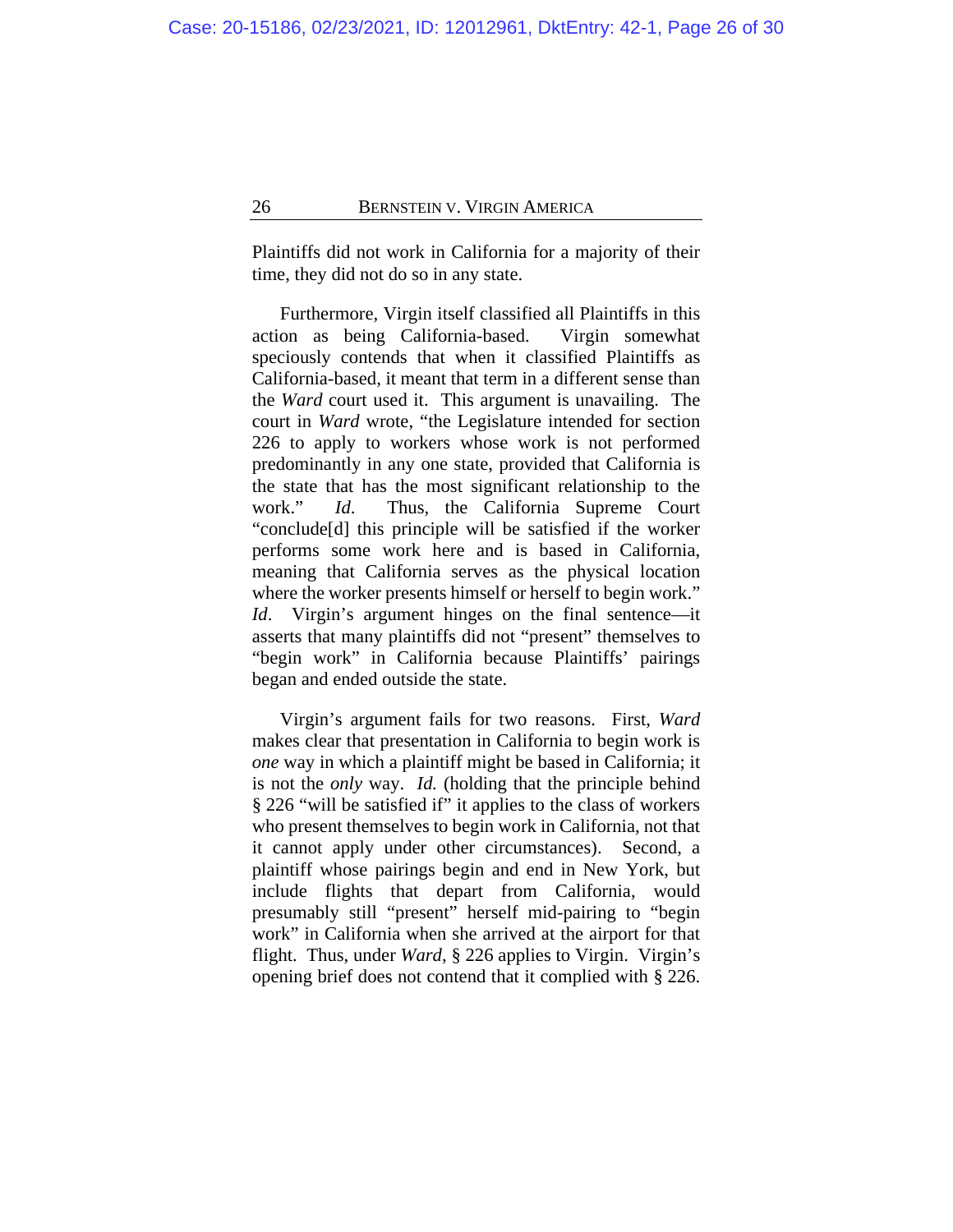We therefore affirm the district court's summary judgment to Plaintiffs on their wage statement claim.

## **e. Waiting time penalties**

California Labor Code § 201(a) states, "If an employer discharges an employee, the wages earned and unpaid at the time of discharge are due and payable immediately." Section 202(a) further provides, "If an employee not having a written contract for a definite period quits his or her employment, his or her wages shall become due and payable not later than 72 hours thereafter, unless the employee has given 72 hours previous notice of his or her intention to quit, in which case the employee is entitled to his or her wages at the time of quitting." Section 203 sets forth penalties for failure to comply with §§ 201 and 202.

Although there is no California Supreme Court case specifically interpreting the reach of the waiting time penalties statute for interstate employers, we find an analogy to § 226 compelling. Both the waiting time penalties and the wage statement requirements pertain to a tangible object that the employer must give to the employee. Both requirements are technical in nature: section 226 specifies the information a wage statement must contain, and the waiting time penalties specify the time in which an employer must remit an employee's wages after separation from employment. Thus, using *Ward*'s language, the "kinds of California connections" that "will suffice to trigger the" two provisions are the same. *See Ward*, 466 P.3d at 319. Because the California Supreme Court held § 226 to apply under these circumstances, we hold that §§ 201 and 202 apply as well. Virgin's opening brief does not dispute that it failed to comply with §§ 201 and 202. Consequently, we affirm the district court's summary judgment to Plaintiffs on their waiting time penalties claim.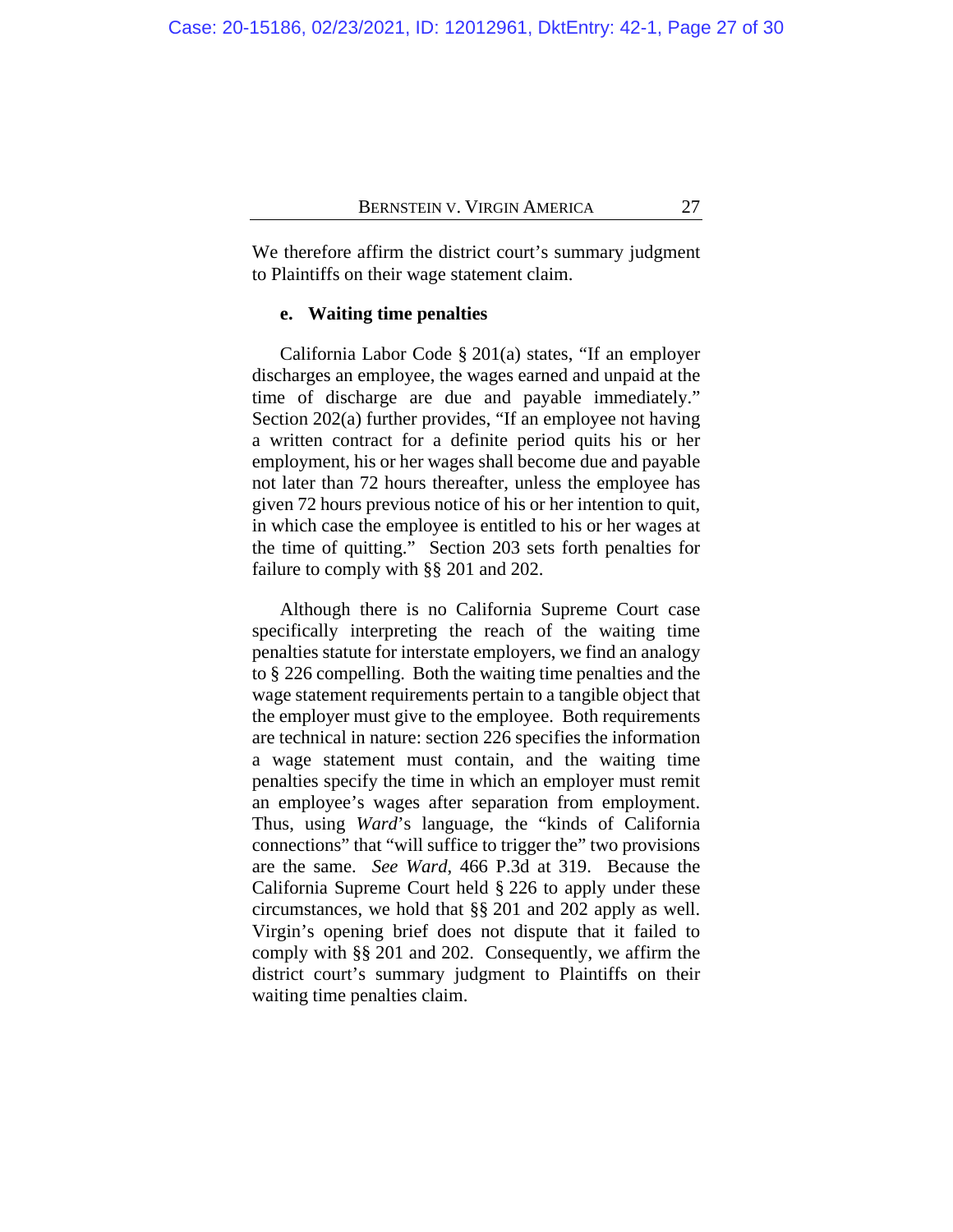# **C.**

Pursuant to Federal Rule of Civil Procedure 23, a class may be certified if "the class is so numerous that joinder of all members is impracticable"; "there are questions of law or fact common to the class"; "the claims or defenses" of the named plaintiffs are typical of those of the class; and the named plaintiffs "will fairly and adequately protect the interests of the class." Fed. R. Civ. P.  $23(a)(1)–(4)$ . Additionally, Plaintiffs must show that "questions of law or fact common to class members predominate" over individual questions, "and that a class action is superior to other available methods for fairly and efficiently adjudicating the controversy." Fed. R. Civ. P. 23(b)(3). Of these requirements, Virgin challenges only the last: that class adjudication is the superior method. Virgin claims that class adjudication is inappropriate because choice-of-law analyses will be required for each plaintiff. Pursuant to our analysis, the applicability of California law has been adjudicated on a class-wide or subclass-wide basis, and thus no individual choice-of-law analysis is necessary. We affirm the district court's decision on class certification.

#### **D.**

Finally, we consider whether the district court correctly held that Virgin was subject to heightened penalties for subsequent violations under PAGA. PAGA permits individuals to sue their employers to recover penalties to which they are entitled under the Labor Code. Cal. Lab. Code § 2699(a). Where the section violated does not indicate the amount of the penalty for its violation, PAGA fixes the penalty at \$100 "for each aggrieved employee per pay period for the initial violation," and \$200 "for each aggrieved employee per pay period for each subsequent violation." *Id.* § 2699(f)(2).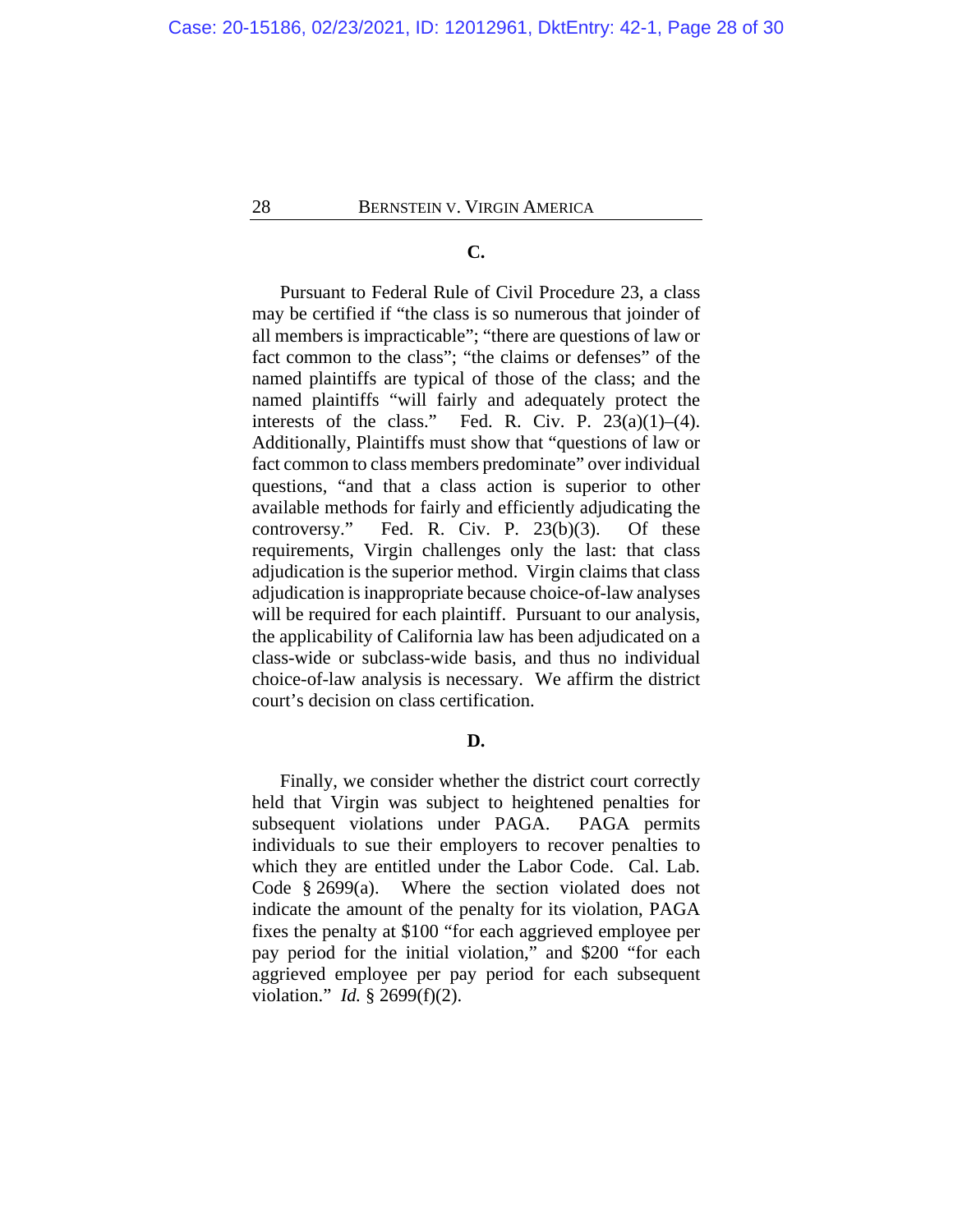Under California law, "[a] good faith dispute" that an employer is required to comply with a particular law "will preclude imposition" of heightened penalties. *Amaral v. Cintas Corp. No. 2*, 78 Cal. Rptr. 3d 572, 607 (Ct. App. 2008). "A 'good faith dispute' . . . occurs when an employer presents a defense, based in law or fact which, if successful, would preclude any recover[y] on the part of the employee." *Id.* "Until the employer has been notified that it is violating a Labor Code provision (whether or not the [Labor] Commissioner or court chooses to impose penalties), the employer cannot be presumed to be aware that its continuing underpayment of employees is a 'violation' subject to penalties." *Id.* at 614.

Virgin was not notified by the Labor Commissioner or any court that it was subject to the California Labor Code until the district court partially granted Plaintiffs' motion for summary judgment. On this basis, we reverse the district court's holding that Virgin is subject to heightened penalties for any labor code violation that occurred prior to that point.

#### **E.**

Since we reverse in part the district court's judgment on the merits, California law requires that we vacate the attorney's fees and costs award "because we cannot say with certainty that the [district] court would exercise its discretion the same way" had Plaintiffs not prevailed on virtually all of their claims. *Ventas Finance I, LLC v. Franchise Tax Bd.*, 81 Cal. Rptr. 3d 823, 844 (Ct. App. 2008). We therefore vacate the district court's order awarding fees and costs to Plaintiffs' counsel, and we remand the issue of attorney's fees and costs to the district court.